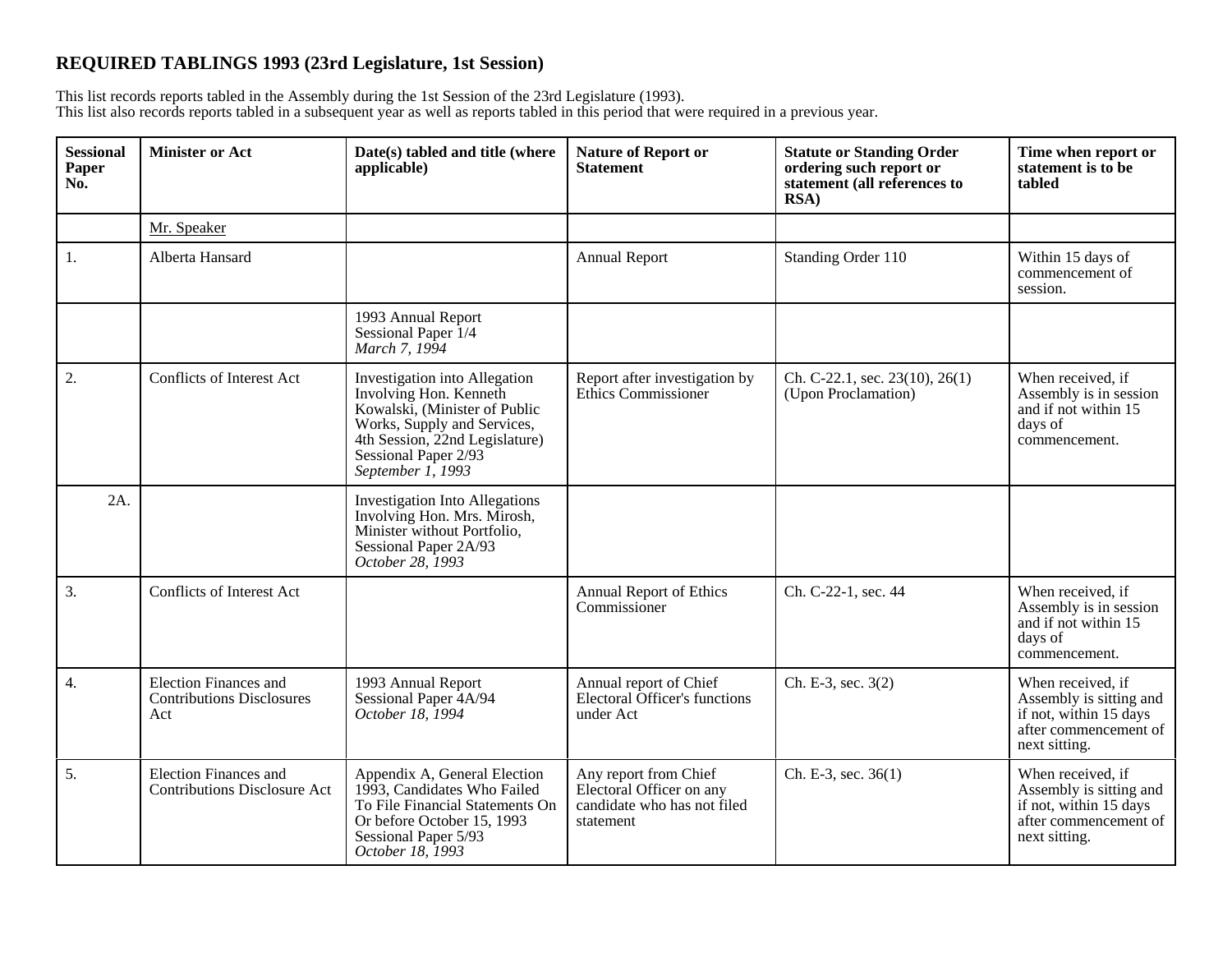| <b>Sessional</b><br>Paper<br>No. | <b>Minister or Act</b>                                    | Date(s) tabled and title (where<br>applicable)                                                                      | <b>Nature of Report or</b><br><b>Statement</b>    | <b>Statute or Standing Order</b><br>ordering such report or<br>statement (all references to<br>RSA) | Time when report or<br>statement is to be<br>tabled                                                              |
|----------------------------------|-----------------------------------------------------------|---------------------------------------------------------------------------------------------------------------------|---------------------------------------------------|-----------------------------------------------------------------------------------------------------|------------------------------------------------------------------------------------------------------------------|
| 6.                               | Ombudsman Act                                             | 1993 Annual Report<br>Sessional Paper 6/94<br>April 13, 1994                                                        | <b>Annual Report</b>                              | Ch. O-7, sec. 27                                                                                    | During session.                                                                                                  |
|                                  | Advanced Education and<br>Career Development,<br>Minister |                                                                                                                     |                                                   |                                                                                                     |                                                                                                                  |
| 7.                               | Alberta Heritage Scholarship<br>Act                       |                                                                                                                     | Report of Board                                   | Ch. A-27.1, sec. $5(2)$                                                                             | When received, if<br>Assembly is sitting and<br>if not, within 15 days<br>after commencement of<br>next sitting. |
| 8.                               | Apprenticeship and Industry<br>Training Act               | 1992-93 Annual Report<br>Sessional Paper 8/93<br>September 30, 1993                                                 | Annual Report of Board                            | Ch. A-42.3, sec. 6(1)                                                                               | When received, if<br>Assembly is in session<br>and if not within 15<br>days of<br>commencement.                  |
| 9.                               | Financial Administration Act,<br><b>Banff Centre Act</b>  |                                                                                                                     | Annual Financial Report of<br>Centre              | Ch. F-9, sec. 2(6)                                                                                  | When received, if<br>Assembly is sitting and<br>if not, within 15 days<br>after commencement of<br>next sitting. |
|                                  |                                                           | 1992-93 Annual Report<br>Sessional Paper 9/94<br>February 24, 1994                                                  |                                                   |                                                                                                     |                                                                                                                  |
| 10.                              | Financial Administration Act,<br><b>Colleges Act</b>      | Alberta College of Art, 1991-92<br>Annual Report<br>Sessional Paper 10/93<br>September 13, 1993                     | Annual Financial Report of<br>every College Board | Ch. F-9, sec. 2(6)                                                                                  | When received, if<br>Assembly is sitting and<br>if not, within 15 days<br>after commencement of<br>next sitting. |
| 10A.                             |                                                           | <b>Grant MacEwan Community</b><br>College, 1991-92 Annual<br>Report<br>Sessional Paper 10A/94<br>September 13, 1993 |                                                   |                                                                                                     |                                                                                                                  |
| 10 <sub>B</sub> .                |                                                           | Mount Royal College, 1991-92<br>Annual Report<br>Sessional Paper 10B/94<br>September 13, 1993                       |                                                   |                                                                                                     |                                                                                                                  |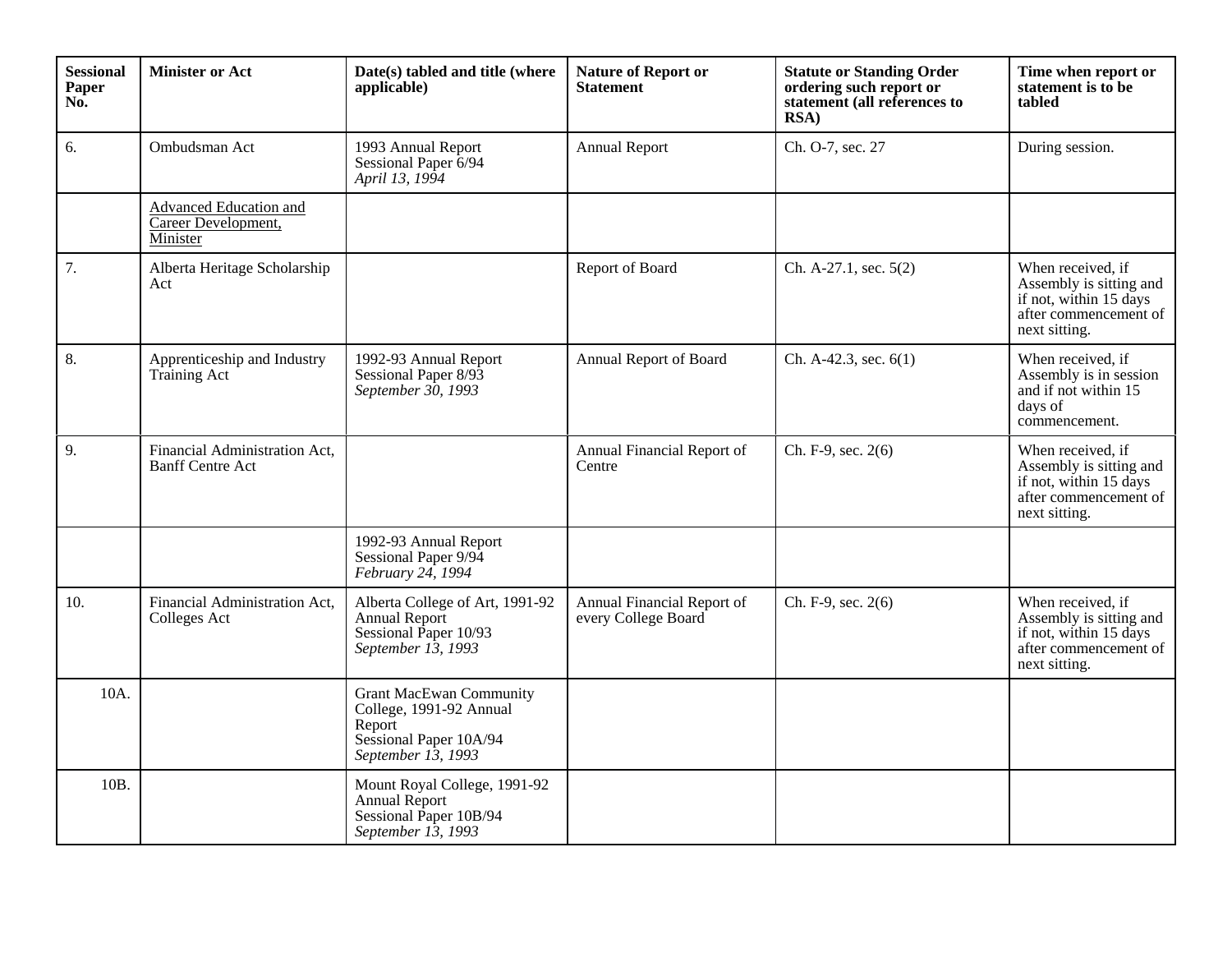| <b>Sessional</b><br>Paper<br>No. | <b>Minister or Act</b> | Date(s) tabled and title (where<br>applicable)                                                                                                                                                                | <b>Nature of Report or</b><br><b>Statement</b> | <b>Statute or Standing Order</b><br>ordering such report or<br>statement (all references to<br>RSA) | Time when report or<br>statement is to be<br>tabled |
|----------------------------------|------------------------|---------------------------------------------------------------------------------------------------------------------------------------------------------------------------------------------------------------|------------------------------------------------|-----------------------------------------------------------------------------------------------------|-----------------------------------------------------|
| 10C.                             |                        | Fairview College, 1991-92<br>Annual Report<br>Sessional Paper 10C/94<br>September 13, 1993                                                                                                                    |                                                |                                                                                                     |                                                     |
| 10D.                             |                        | Lakeland College, 1991-92<br><b>Annual Report</b><br>Sessional Paper 10D/94<br>September 13, 1993                                                                                                             |                                                |                                                                                                     |                                                     |
| 10                               |                        | Northern Alberta Institute of<br>Technology, 1991-92 Annual<br>Report and Northern Alberta<br>Institute of Technology<br>Foundation, 1991-92 Annual<br>Report<br>Sessional Paper 10E/94<br>September 13, 1993 |                                                |                                                                                                     |                                                     |
| 10F.                             |                        | Medicine Hat College, 1991-92<br><b>Annual Report</b><br>Sessional Paper 10F/94<br>October 27, 1993                                                                                                           |                                                |                                                                                                     |                                                     |
|                                  |                        | Olds College<br>1992-93 Annual Report<br>Sessional Paper 11I/95<br>October 30, 1995                                                                                                                           |                                                |                                                                                                     |                                                     |
|                                  |                        | 1992-93 Annual Report<br>Lethbridge Community College<br>Sessional Paper 10/94<br>March 22, 1994                                                                                                              |                                                |                                                                                                     |                                                     |
|                                  |                        | 1992-93 Annual Report<br><b>Lakeland College</b><br>Sessional Paper 11/94<br>May 16, 1994                                                                                                                     |                                                |                                                                                                     |                                                     |
|                                  |                        | 1992-93 Annual Report<br><b>Grant MacEwan Community</b><br>College<br>Sessional Paper 10B/94<br>May 16, 1994                                                                                                  |                                                |                                                                                                     |                                                     |
|                                  |                        | 1992-93 Annual Report<br><b>Fairview College</b><br>Sessional Paper 10C/94<br>May 16, 1994                                                                                                                    |                                                |                                                                                                     |                                                     |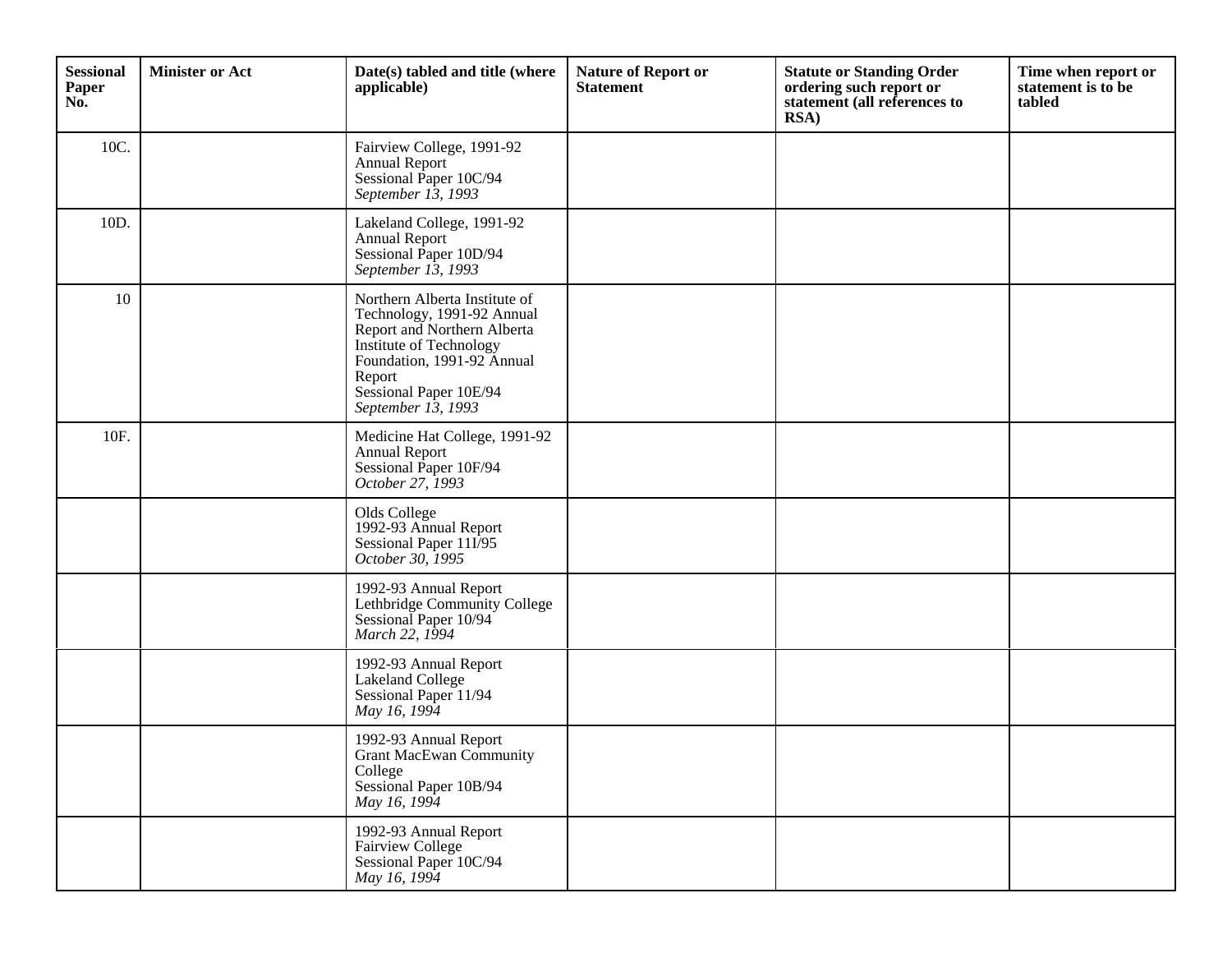| <b>Sessional</b><br>Paper<br>No. | <b>Minister or Act</b>                                           | Date(s) tabled and title (where<br>applicable)                                                                       | <b>Nature of Report or</b><br><b>Statement</b>       | <b>Statute or Standing Order</b><br>ordering such report or<br>statement (all references to<br>RSA) | Time when report or<br>statement is to be<br>tabled                                                                   |
|----------------------------------|------------------------------------------------------------------|----------------------------------------------------------------------------------------------------------------------|------------------------------------------------------|-----------------------------------------------------------------------------------------------------|-----------------------------------------------------------------------------------------------------------------------|
|                                  |                                                                  | 1992-93 Annual Report<br>Red Deer College<br>Sessional Paper 10D/94<br>May 16, 1994                                  |                                                      |                                                                                                     |                                                                                                                       |
|                                  |                                                                  | 1993 Financial Statements<br>Alberta College of Art<br>Sessional Paper 10E/94<br>November 1, 1994                    |                                                      |                                                                                                     |                                                                                                                       |
|                                  |                                                                  | 1993 Annual Report<br>Keyano College<br>Sessional Paper 10F/94<br>November $1,1994$                                  |                                                      |                                                                                                     |                                                                                                                       |
|                                  |                                                                  | 1992-93 Annual Report<br>Medicine Hat College<br>Sessional Paper 10G/94<br>November $1,1994$                         |                                                      |                                                                                                     |                                                                                                                       |
|                                  |                                                                  | 1992-93 Annual Report<br>Mount Royal College<br>Sessional Paper 10H/94<br>November 9, 1994                           |                                                      |                                                                                                     |                                                                                                                       |
| 11.                              | Financial Administration Act,<br><b>Technical Institutes Act</b> | Southern Alberta Institute of<br>Technology, 1993 Annual<br>Report<br>Sessional Paper 11/94<br>February 24, 1994     | Annual Report of every<br><b>Institute Board</b>     | Ch. F-9, sec. 2(6)                                                                                  | When completed, if<br>Assembly is sitting, or<br>if not sitting within 15<br>days of commencement<br>of next sitting. |
|                                  |                                                                  | Northern Alberta Institute of<br>Technology, 1992-93 Annual<br>Report<br>Sessional Paper 11A/94<br>November $1,1994$ |                                                      |                                                                                                     |                                                                                                                       |
| 12.                              | Financial Administration Act,<br>Universities Act                | University of Calgary, 1992-93<br>Annual Report<br>Sessional Paper 12/94<br>February 24, 1994                        | Annual Financial Report of<br>every University Board | Ch. F-9, sec. 2(6)                                                                                  | When received, if<br>Assembly is sitting and<br>if not, within 15 days<br>after commencement of<br>next sitting.      |
|                                  |                                                                  | University of Lethbridge,<br>1992-93 Annual Report<br>Sessional Paper 12A/94<br>February 24, 1994                    |                                                      |                                                                                                     |                                                                                                                       |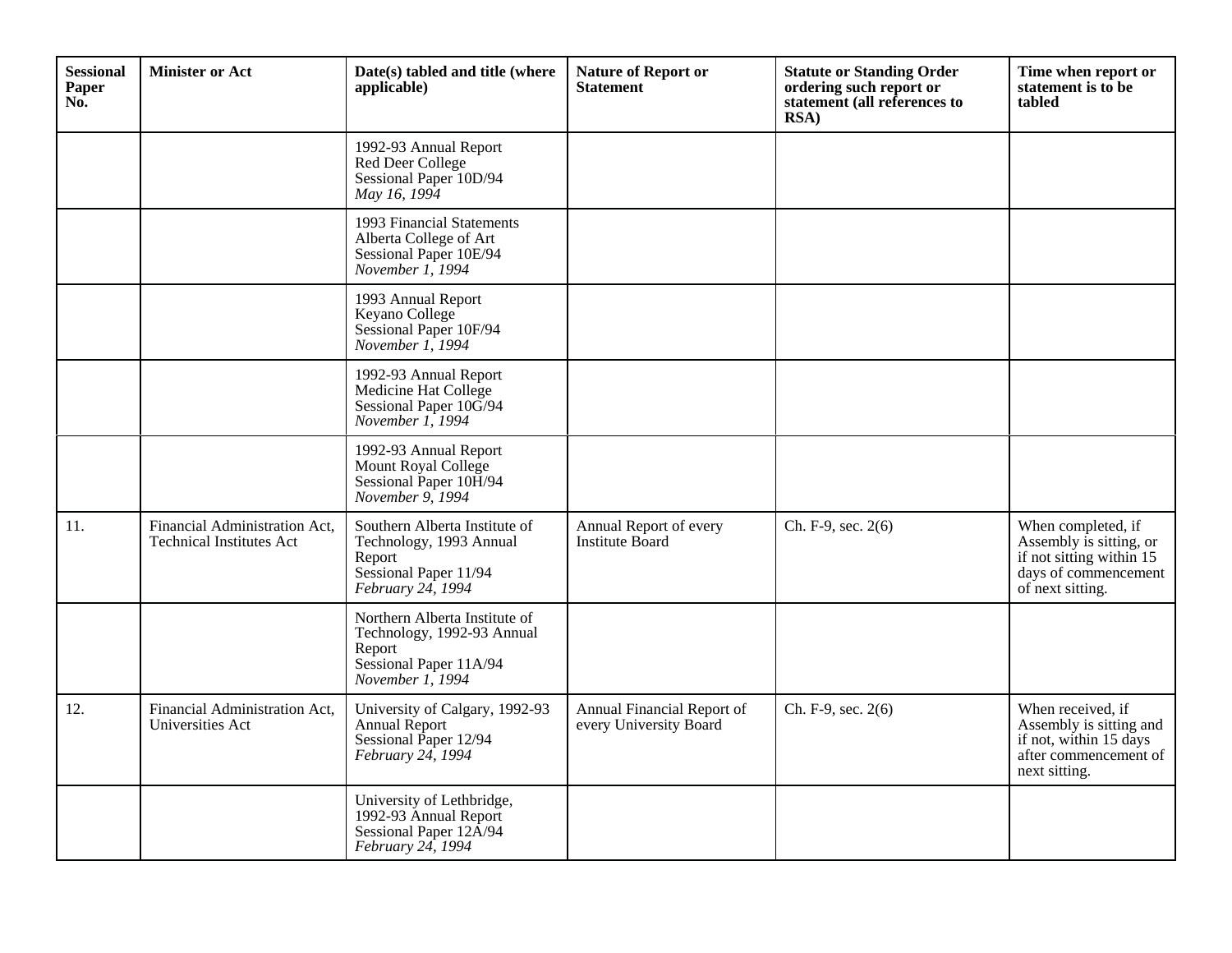| <b>Sessional</b><br>Paper<br>No. | <b>Minister or Act</b>      | Date(s) tabled and title (where<br>applicable)                                                                                      | <b>Nature of Report or</b><br><b>Statement</b> | <b>Statute or Standing Order</b><br>ordering such report or<br>statement (all references to<br>RSA) | Time when report or<br>statement is to be<br>tabled                                                                   |
|----------------------------------|-----------------------------|-------------------------------------------------------------------------------------------------------------------------------------|------------------------------------------------|-----------------------------------------------------------------------------------------------------|-----------------------------------------------------------------------------------------------------------------------|
|                                  |                             | Athabasca University, 1992-93<br>Annual Report and Fact Book<br>Sessional Paper 12B/94<br>May 30, 1994                              |                                                |                                                                                                     |                                                                                                                       |
|                                  |                             | University of Lethbridge, 1993<br><b>Financial Statements</b><br>Sessional Paper 12C/94<br>May 30, 1994                             |                                                |                                                                                                     |                                                                                                                       |
|                                  |                             | 1992-93 Annual Report<br>University of Alberta<br>Sessional Paper 12E/94<br>November $1,1994$                                       |                                                |                                                                                                     |                                                                                                                       |
|                                  |                             | 1992-93 Annual Report<br>University of Calgary<br>Sessional Paper 12F/94<br>November $1,1994$                                       |                                                |                                                                                                     |                                                                                                                       |
| 13.                              | Legislative Assembly Act    | 1992-93 Annual Report<br>Sessional Paper 13/94<br>November $1,1994$                                                                 | <b>Annual Report of Department</b>             | Ch. L-10.1, sec. 52                                                                                 | When completed, if<br>Assembly is sitting, or<br>if not sitting within 15<br>days of commencement<br>of next sitting. |
| 14.                              | <b>Students Finance Act</b> | 1992 Annual Report, including<br>the Report of the Alberta<br>Heritage Scholarship Fund<br>Sessional Paper 14/93<br>October 6, 1993 | Annual Report of Students<br>Finance Board     | Ch. S-24, sec. 5(2)                                                                                 | When received, if<br>Assembly is sitting, or<br>if not sitting within 15<br>days of commencement<br>of next sitting.  |
|                                  |                             | 1993 Annual Report<br>Sessional Paper 14/94<br>June 1, 1994                                                                         |                                                |                                                                                                     |                                                                                                                       |
| 15.                              | Universities Act            | March 31, 1992 Inspection of<br>Animals<br>Sessional Paper 15/93<br>October 13, 1993                                                | Animal Shelter Report                          | Ch. U-5, sec. 52(5)                                                                                 | After receipt, at next<br>session.                                                                                    |
| 15A.                             |                             | March 31, 1993 Inspection of<br>Animals<br>Sessional Paper 15A/94<br>October 13, 1993                                               |                                                |                                                                                                     |                                                                                                                       |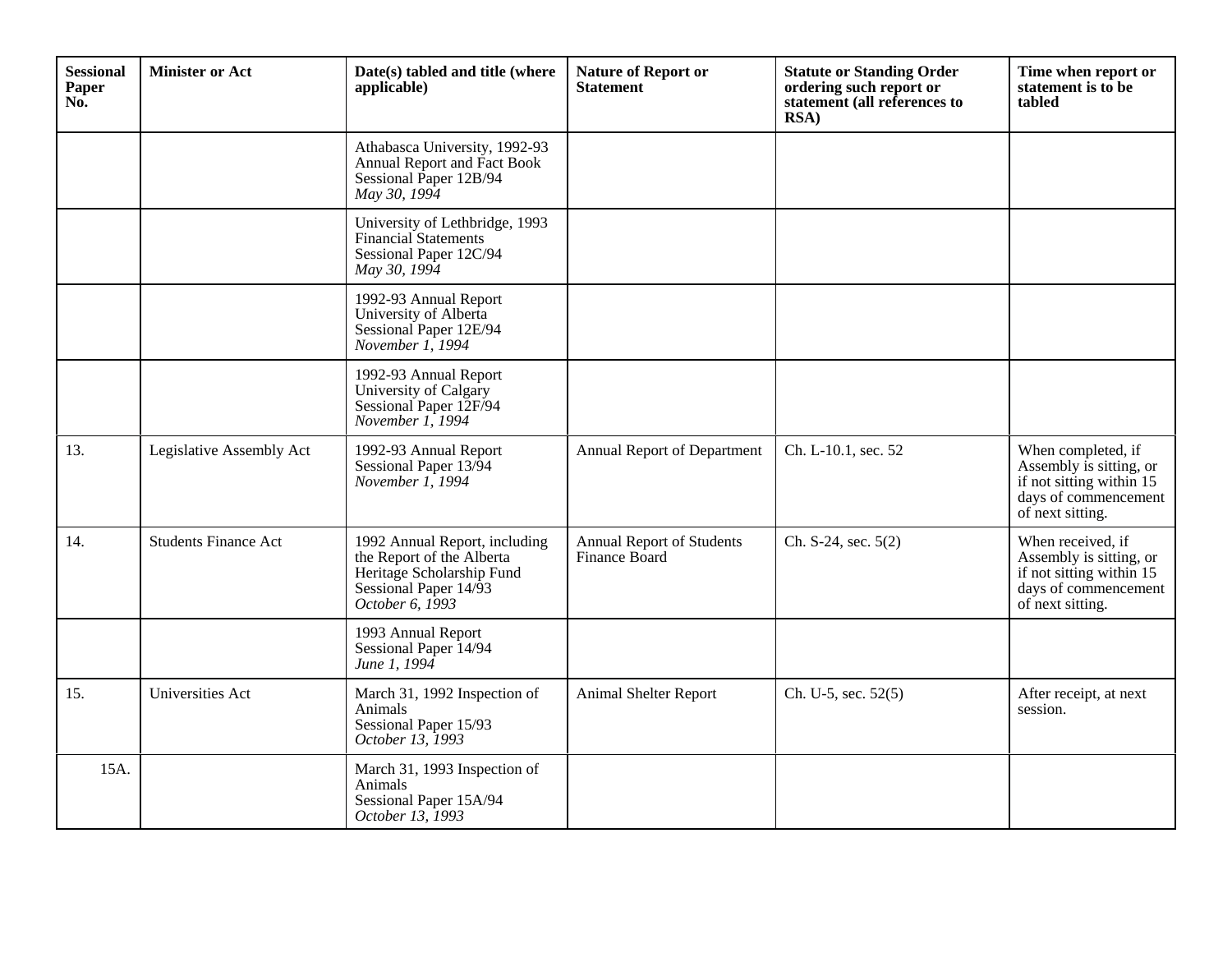| <b>Sessional</b><br>Paper<br>No. | <b>Minister or Act</b>                                | Date(s) tabled and title (where<br>applicable)                      | <b>Nature of Report or</b><br><b>Statement</b>                | <b>Statute or Standing Order</b><br>ordering such report or<br>statement (all references to<br>RSA) | Time when report or<br>statement is to be<br>tabled                                                                   |
|----------------------------------|-------------------------------------------------------|---------------------------------------------------------------------|---------------------------------------------------------------|-----------------------------------------------------------------------------------------------------|-----------------------------------------------------------------------------------------------------------------------|
|                                  | Agriculture, Food and Rural<br>Development, Minister  |                                                                     |                                                               |                                                                                                     |                                                                                                                       |
| 16.                              | <b>Agricultural Development</b><br>Act                | 1992-93 Annual Report<br>Sessional Paper 16/94<br>September 9, 1993 | Annual Report, Audited<br><b>Balance Sheet of Corporation</b> | Ch. A-7, sec. 9(2)                                                                                  | When received, if<br>Assembly in session<br>and if not, within 15<br>days after<br>commencement of next<br>sitting.   |
| 17.                              | Alberta Agricultural<br><b>Research Institute Act</b> | 1992 Annual Report<br>Sessional Paper 17/94<br>March 2, 1994        | Annual Report and Financial<br>Report of Board                | Ch. A-13.7, sec. 16(2)                                                                              | When received, if<br>Assembly is sitting and<br>if not, within 15 days<br>after commencement of<br>next sitting.      |
| 18.                              | <b>Federal-Provincial Farm</b><br>Assistance Act      |                                                                     | Agreements with the<br>Government of Canada                   | Ch. F-7, sec. 2                                                                                     | Within 15 days of<br>commencement of<br>session next ensuing<br>after agreement entered<br>into.                      |
| 19.                              | Hail and Crop Insurance Act                           | 1993 Annual Report<br>Sessional Paper 19/93<br>September $10, 1993$ | Annual Report of Corporation                                  | Ch. H-1, sec. 9(2)                                                                                  | When received, if<br>Assembly is sitting and<br>if not, within 15 days<br>after commencement of<br>next sitting.      |
|                                  |                                                       | 1993 Annual Report<br>Sessional Paper 19/94<br>October 31, 1994     |                                                               |                                                                                                     |                                                                                                                       |
| 20.                              | Legislative Assembly Act                              | 1992-93 Annual Report<br>Sessional Paper 20/94<br>April 13, 1994    | Annual Report of Department                                   | Ch. L-10.1, sec. 52                                                                                 | When completed, if<br>Assembly is sitting, or<br>if not sitting within 15<br>days of commencement<br>of next sitting. |
| 21.                              | Marketing of Agricultural<br>Products Act             | 1992-93 Annual Report<br>Sessional Paper 21/93<br>September 9, 1993 | Annual Report of Council                                      | Ch. M-5.1, sec. 14(2)                                                                               | When received, if<br>Assembly is sitting and<br>if not, within 15 days<br>after commencement of<br>next sitting.      |
| 22.                              | Veterinary Profession Act                             | 1993 Annual Report<br>Sessional Paper 22/94<br>February 28, 1994    | Annual Report of Association                                  | Ch. V-3.1, sec. 7(4)                                                                                | When received, if<br>Assembly is sitting and<br>if not, within 15 days<br>after commencement of<br>next sitting.      |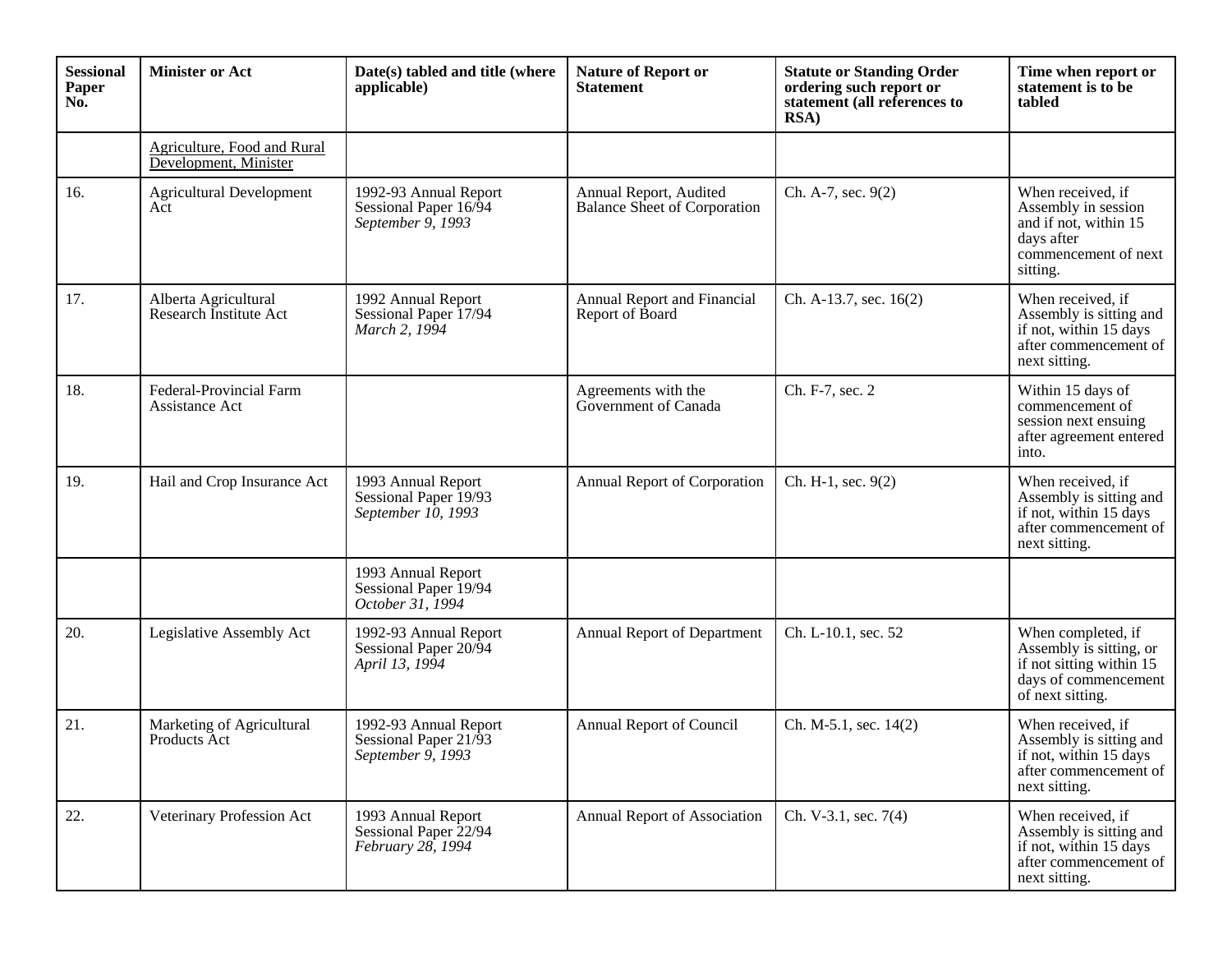| <b>Sessional</b><br>Paper<br>No. | <b>Minister or Act</b>                                                        | Date(s) tabled and title (where<br>applicable)                                                               | <b>Nature of Report or</b><br><b>Statement</b>                         | <b>Statute or Standing Order</b><br>ordering such report or<br>statement (all references to<br>RSA) | Time when report or<br>statement is to be<br>tabled                                                              |
|----------------------------------|-------------------------------------------------------------------------------|--------------------------------------------------------------------------------------------------------------|------------------------------------------------------------------------|-----------------------------------------------------------------------------------------------------|------------------------------------------------------------------------------------------------------------------|
| 23.                              | Wheat Board Money Trust<br>Act                                                |                                                                                                              | Annual Report of Board                                                 | Ch. W-7, sec. 9                                                                                     | During session.                                                                                                  |
|                                  | Alberta Advisory Council on<br>Women's Issues, Minister<br>responsible        |                                                                                                              |                                                                        |                                                                                                     |                                                                                                                  |
| 24.                              | Alberta Advisory Council on<br>Women's Issues Act                             | 1992-93 Annual Report<br>Sessional Paper 24/93<br>September 14, 1993                                         | Annual Report of Council                                               | Ch. A-13.5, sec. 6(2)                                                                               | When received, if<br>Assembly is sitting and<br>if not, within 15 days<br>after commencement of<br>next sitting. |
|                                  | Alberta Alcohol and Drug<br>Abuse Commission, Minister<br>responsible         |                                                                                                              |                                                                        |                                                                                                     |                                                                                                                  |
| 25.                              | Alcohol and Drug Abuse Act                                                    | 1993 Annual Report<br>Sessional Paper 25/94<br>February 16, 1994                                             | Annual Report of<br>Commission, Audited<br><b>Financial Statements</b> | Ch. A-38, sec. 12                                                                                   | When received, if<br>Assembly is sitting and<br>if not, within 15 days<br>after commencement of<br>next sitting. |
|                                  | Alberta Educational<br>Communications<br>Corporation, Minister<br>responsible |                                                                                                              |                                                                        |                                                                                                     |                                                                                                                  |
| 26.                              | Alberta Educational<br><b>Communications Corporation</b><br>Act               | 1992-93 Annual Report<br>Sessional Paper 26/94<br>June 1, 1994                                               | Annual Report of Corporation                                           | Ch. A-18, sec. 12(2)                                                                                | When received, if<br>Assembly is sitting and<br>if not, within 15 days<br>after commencement of<br>next sitting. |
|                                  | Community Development,<br>Minister                                            |                                                                                                              |                                                                        |                                                                                                     |                                                                                                                  |
| 27.                              | Alberta Foundation for the<br>Arts Act                                        | Foundation for the Literary<br>Arts, 1990-91 Annual Report<br>Sessional Paper 27/93<br>September $14, 1993$  | Annual Report including<br>audited Financial Statements                | Ch. A-21.5, sec. 14(2)                                                                              | When received, if<br>Assembly is in session<br>and if not within 15<br>days of<br>commencement.                  |
| 27A.                             |                                                                               | Foundation for the Performing<br>Arts, 1990-91 Annual Report<br>Sessional Paper 27A/93<br>September 14, 1993 |                                                                        |                                                                                                     |                                                                                                                  |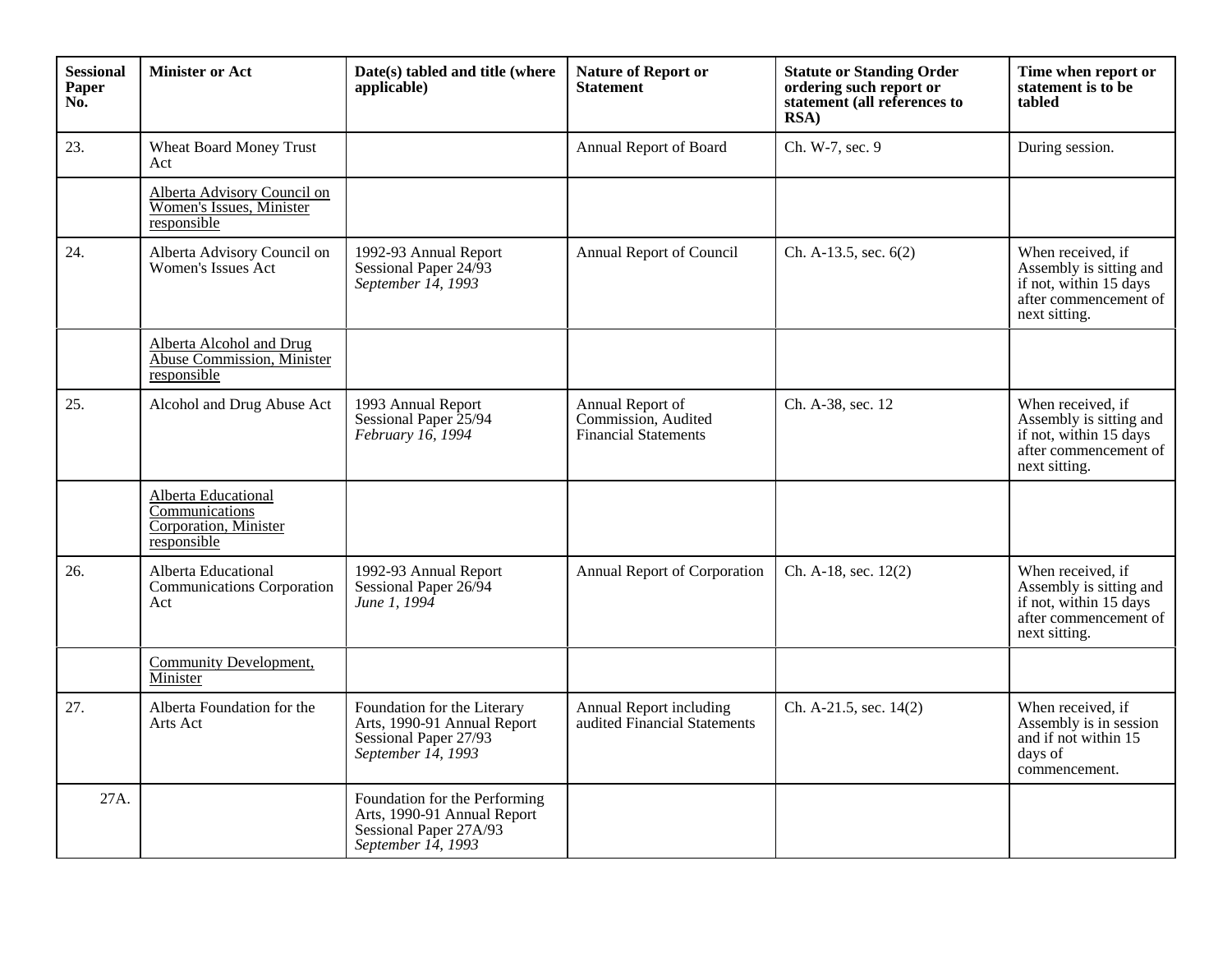| <b>Sessional</b><br>Paper<br>No. | <b>Minister or Act</b>                       | Date(s) tabled and title (where<br>applicable)                                                    | <b>Nature of Report or</b><br><b>Statement</b>                     | <b>Statute or Standing Order</b><br>ordering such report or<br>statement (all references to<br>RSA) | Time when report or<br>statement is to be<br>tabled                                                                                 |
|----------------------------------|----------------------------------------------|---------------------------------------------------------------------------------------------------|--------------------------------------------------------------------|-----------------------------------------------------------------------------------------------------|-------------------------------------------------------------------------------------------------------------------------------------|
| 27B.                             |                                              | Art Foundation, 1990-91<br><b>Annual Report</b><br>Sessional Paper 27B/93<br>September $14, 1993$ |                                                                    |                                                                                                     |                                                                                                                                     |
|                                  |                                              | 1992-93 Annual Report<br>Sessional Paper 27A/94<br>March 2, 1994                                  |                                                                    |                                                                                                     |                                                                                                                                     |
| 28.                              | Alberta Multiculturalism Act                 | 1992-93 Annual Report<br>Sessional Paper 28A/94<br>March 2, 1994                                  | Annual Report and Audited<br>Financial Statements of<br>Foundation | Ch. A-32.8, sec. 14(2)                                                                              | When received, if<br>Assembly in session<br>and if not, within 15<br>days after<br>commencement of next<br>session.                 |
| 29.                              | Alberta Sport Council Act                    | 1992-93 Fiscal Year<br><b>Annual Review</b><br>Sessional Paper 29/94<br>March 2, 1994             | Annual Financial Report of<br>Council                              | Ch. A-37.5, sec. 11(3)                                                                              | When received, if<br>Assembly is sitting, or<br>if not within 15 days<br>after commencement of<br>next sitting.                     |
| 30.                              | Glenbow-Alberta Institute<br>Act             | 1993 Annual Report<br>Sessional Paper 30/94<br>March 2, 1994                                      | Annual Report of Institute                                         | Ch. G-5, sec. $21(2)$                                                                               | When received, if<br>Assembly in session<br>and if not, at the next<br>ensuing session.                                             |
| 31.                              | <b>Historical Resources Act</b>              | 1993-93 Annual Report<br>Sessional Paper 31/94<br>March 2, 1994                                   | Annual Report of Foundation                                        | Ch. H-8, sec. 43                                                                                    | When received, if<br>Assembly in session<br>and if not, within 15<br>days of commencement<br>of next session.                       |
| 32.                              | <b>Historical Resources Act</b>              |                                                                                                   | Annual Report of the<br><b>Historical Resources Fund</b>           | Ch. H-8, sec. 10.7 (2)                                                                              | End of fiscal year and<br>laid before Assembly if<br>in session and if not<br>within 15 days of<br>commencement of next<br>session. |
| 33.                              | <b>Individual's Rights Protection</b><br>Act | 1993 Annual Report<br>Sessional Paper 33/94<br>May 30, 1994                                       | Annual Report of<br>Commission                                     | Ch. I-2, sec. 18(2)                                                                                 | When received, if<br>Assembly is in session<br>and if not, within 15<br>days after<br>commencement of next<br>session.              |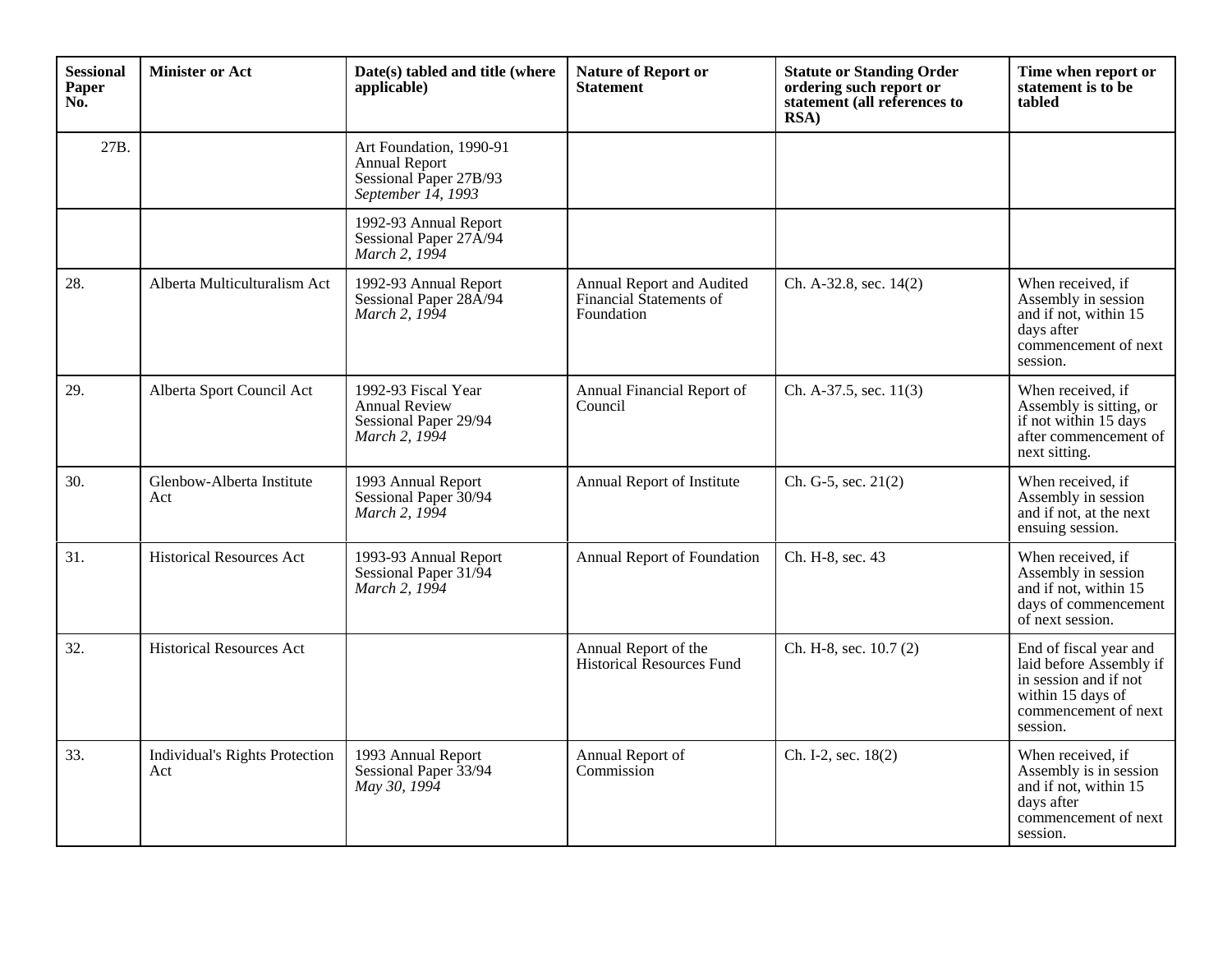| <b>Sessional</b><br>Paper<br>No. | <b>Minister or Act</b>                                  | Date(s) tabled and title (where<br>applicable)                       | <b>Nature of Report or</b><br><b>Statement</b>             | <b>Statute or Standing Order</b><br>ordering such report or<br>statement (all references to<br>RSA) | Time when report or<br>statement is to be<br>tabled                                                                    |
|----------------------------------|---------------------------------------------------------|----------------------------------------------------------------------|------------------------------------------------------------|-----------------------------------------------------------------------------------------------------|------------------------------------------------------------------------------------------------------------------------|
| 34.                              | Legislative Assembly Act                                | 1993 Annual Report<br>Sessional Paper 34/94<br>March 3, 1994         | Annual Report of Department                                | Ch. L-10.1, sec. 52                                                                                 | When completed, if<br>Assembly is sitting, or<br>if not sitting within 15<br>days of commencement<br>of next sitting.  |
| 35.                              | Recreation, Parks and<br><b>Wildlife Foundation Act</b> | 1991-92 Annual Report<br>Sessional Paper 35/93<br>September 14, 1993 | Annual Report of Foundation                                | Ch. R-9, sec. 12(3)                                                                                 | When received, if<br>Assembly is in session<br>and if not, within 15<br>days after<br>commencement of next<br>session. |
|                                  |                                                         | 1992-93 Annual Report<br>Sessional Paper 35/94<br>March 2, 1994      |                                                            |                                                                                                     |                                                                                                                        |
| 36.                              | Seniors Advisory Council for<br>Alberta                 |                                                                      | Annual Report of Council                                   | Ch. S-13.2 sec. 7(2)                                                                                | To Minister before<br>June 30 then laid when<br>received if Assembly is<br>in session and if not<br>within 15 days.    |
|                                  | <b>Economic Development and</b><br>Tourism, Minister    |                                                                      |                                                            |                                                                                                     |                                                                                                                        |
| 37.                              | Alberta Heritage Foundation<br>for Medical Research Act | 1992-93 Annual Report<br>Sessional Paper 37/94<br>February 16, 1994  | Annual Report of Foundation                                | Ch. A-26, sec. 22                                                                                   | When received, if<br>Assembly is sitting and<br>if not, within 15 days<br>after commencement of<br>next sitting.       |
|                                  |                                                         |                                                                      |                                                            |                                                                                                     |                                                                                                                        |
| 38.                              | Alberta Opportunity Fund<br>Act                         | 1992-93 Annual Report<br>Sessional Paper 38/93<br>September 22, 1993 | Annual Report and Audited<br><b>Balance Sheet</b>          | Ch. A-34, sec. 15(6)                                                                                | When received, if<br>Assembly in session<br>and if not, within 15<br>days after<br>commencement of next<br>session.    |
| 39.                              | Alberta Research Council Act                            | 1993 Annual Report<br>Sessional Paper 39/94<br>March 24, 1994        | Financial Report and Annual<br><b>Report of Activities</b> | Ch. A-35.1, sec. 23(2)                                                                              | When received, if<br>Assembly is sitting and<br>if not, within 15 days<br>after commencement of<br>next sitting.       |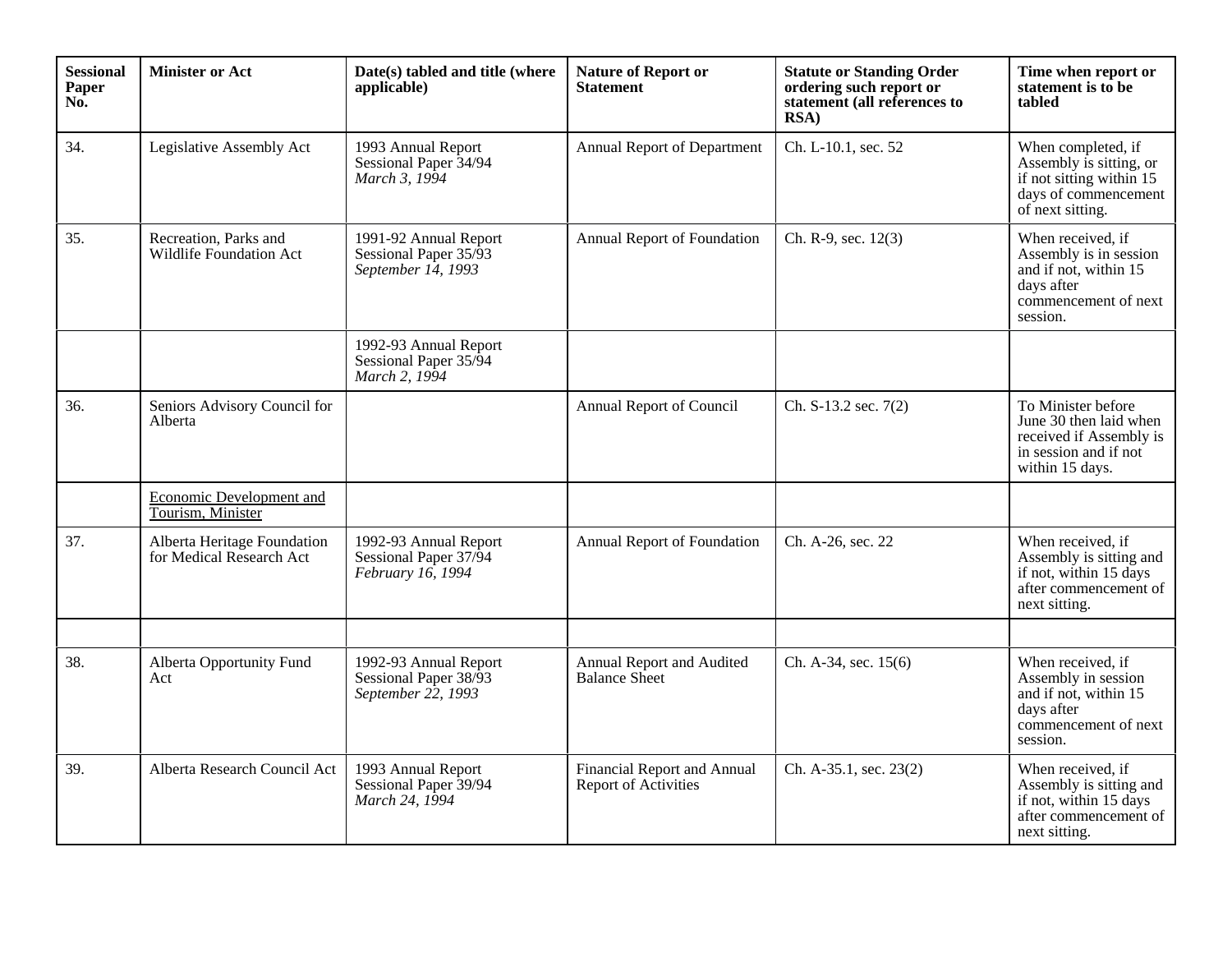| <b>Sessional</b><br>Paper<br>No. | <b>Minister or Act</b>                  | Date(s) tabled and title (where<br>applicable)                       | <b>Nature of Report or</b><br><b>Statement</b> | <b>Statute or Standing Order</b><br>ordering such report or<br>statement (all references to<br>RSA) | Time when report or<br>statement is to be<br>tabled                                                                     |
|----------------------------------|-----------------------------------------|----------------------------------------------------------------------|------------------------------------------------|-----------------------------------------------------------------------------------------------------|-------------------------------------------------------------------------------------------------------------------------|
| 40.                              | Legislative Assembly Act                | 1992-93 Annual Report<br>Sessional Paper 40/94<br>February 22, 1994  | Annual Report of Department                    | Ch. L-10.1, sec. 52                                                                                 | When completed, if<br>Assembly is sitting, or<br>if not sitting within 15<br>days of commencement<br>of next sitting.   |
| 41.                              | Motion Picture Development<br>Act       | 1991-92 Annual Report<br>Sessional Paper 41/93<br>September 15, 1993 | Report of Corporation                          | Ch. M-19.1, sec. 14(2)                                                                              | When received, if<br>Assembly is sitting and<br>if not, within 15 days<br>of commencement of<br>next sitting.           |
|                                  |                                         | 1992-93 Annual Report<br>Sessional Paper 41/94<br>March 1, 1994      |                                                |                                                                                                     |                                                                                                                         |
| 42.                              | <b>Telecommunications Act</b>           |                                                                      | Annual Report of<br>Commission                 | Ch. T-3.5, sec. 16(2)                                                                               | When received, if<br>Assembly in Session<br>or, if not then in<br>Session, at any time<br>during next Session.          |
| 43.                              | <b>Tourism Education Council</b><br>Act | 1992 Annual Report<br>Sessional Paper 43/93<br>September 27, 1993    | Annual Report of Council                       | Ch. T-6.3, sec. 7(2)                                                                                | When received, if<br>Assembly is sitting, or<br>if not sitting within 15<br>days of commencement<br>of next sitting.    |
|                                  |                                         | 1993 Annual Report<br>Sessional Paper 43/94<br>March 1, 1994         |                                                |                                                                                                     |                                                                                                                         |
|                                  | <b>Education</b> , Minister             |                                                                      |                                                |                                                                                                     |                                                                                                                         |
| 44.                              | Legislative Assembly Act                | 1992-93 Annual Report<br>Sessional Paper 44/94<br>April 20, 1994     | Annual Report of Department                    | Ch. L-10.1, sec. 52                                                                                 | When completed, if<br>Assembly is sitting, or<br>if not sitting within $15$<br>days of commencement<br>of next sitting. |
|                                  | Energy, Minister                        |                                                                      |                                                |                                                                                                     |                                                                                                                         |
| 45.                              | <b>Electric Energy Marketing</b><br>Act | 1992-93 Annual Report<br>Sessional Paper 45/94<br>February 24, 1994  | General Report of Agency                       | Ch. E-4.1, sec. 8(2)                                                                                | When prepared, or if<br>Assembly is not sitting,<br>within $15$ days of<br>commencement of next<br>sitting.             |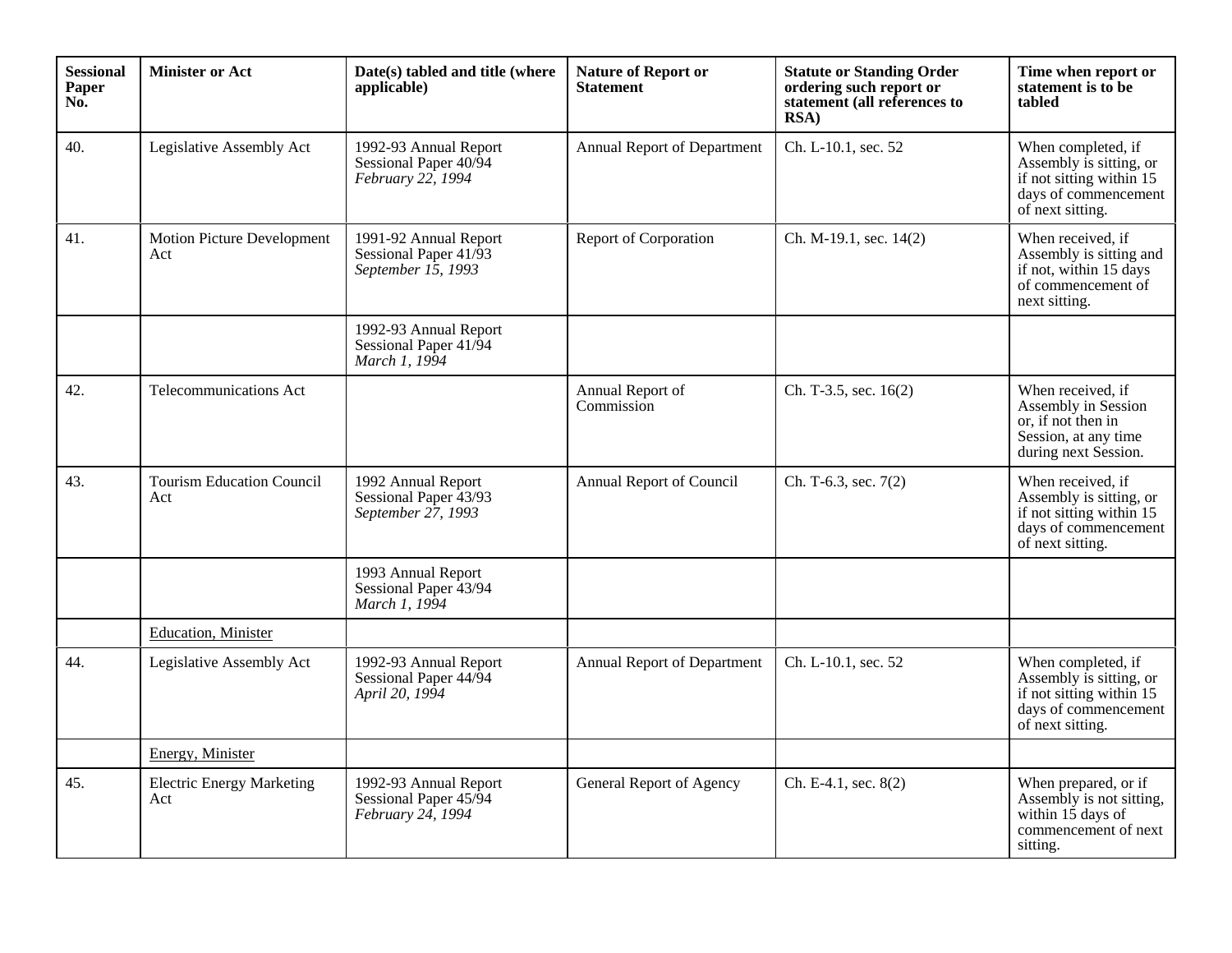| <b>Sessional</b><br>Paper<br>No. | <b>Minister or Act</b>                                | Date(s) tabled and title (where<br>applicable)                      | <b>Nature of Report or</b><br><b>Statement</b>                                                               | <b>Statute or Standing Order</b><br>ordering such report or<br>statement (all references to<br>RSA) | Time when report or<br>statement is to be<br>tabled                                                                    |
|----------------------------------|-------------------------------------------------------|---------------------------------------------------------------------|--------------------------------------------------------------------------------------------------------------|-----------------------------------------------------------------------------------------------------|------------------------------------------------------------------------------------------------------------------------|
| 46.                              | <b>Gas Resources Preservation</b><br>Act              |                                                                     | Regulations made by<br>Lieutenant Governor in<br>Council                                                     | Ch. G-3.1, sec. 22(3)                                                                               | Within 15 days after<br>the commencement of<br>the session next<br>ensuing after making of<br>the regulation or order. |
| 47.                              | Legislative Assembly Act                              | 1992-93 Annual Report<br>Sessional Paper 40/94<br>February 24, 1994 | Annual Report of Department                                                                                  | Ch. L-10.1, sec. 52                                                                                 | When completed, if<br>Assembly is sitting, or<br>if not sitting within 15<br>days of commencement<br>of next sitting.  |
| 48.                              | <b>Natural Gas Price</b><br><b>Administration Act</b> |                                                                     | Annual Report and Financial<br>Statement of Natural Gas<br><b>Constituent Proceeds Fund</b><br>(No.2)        | Ch. N-3, sec. 17(10)                                                                                | When received, if<br>Assembly is sitting and<br>if not, within 15 days<br>after commencement of<br>next sitting.       |
| 49.                              | <b>Natural Gas Price</b><br><b>Administration Act</b> |                                                                     | Annual Report and Financial<br><b>Statement of Natural Gas</b><br>Price Administration Act<br>Fund           | Ch. N-3, sec. 18(8)                                                                                 | Wen prepared, if<br>Assembly is sitting and<br>if not, within 15 days<br>after commencement of<br>next sitting.        |
| 50.                              | <b>Natural Gas Pricing</b><br>Agreement Act           |                                                                     | Annual Report and Financial<br><b>Statement of Natural Gas</b><br><b>Constituent Proceeds Fund</b><br>(No.1) | Ch. N-4, sec. $16(10)$                                                                              | When received, if<br>Assembly is sitting and<br>if not, within 15 days<br>after commencement of<br>next sitting.       |
| 51.                              | <b>Natural Gas Pricing</b><br>Agreement Act           |                                                                     | Annual Report of Natural Gas<br>Pricing Agreement Fund                                                       | Ch. N-4, sec. 17(8)                                                                                 | When received, if<br>Assembly is sitting and<br>if not, within 15 days<br>after commencement of<br>next sitting.       |
| 52.                              | <b>Natural Gas Pricing</b><br>Agreement Act           |                                                                     | <b>Annual Report of Natural Gas</b><br>Pricing Agreement Market<br>Development Fund                          | Ch. N-4, sec. 20(8)                                                                                 | When received, if<br>Assembly is sitting and<br>if not, within 15 days<br>after commencement of<br>next sitting.       |
| 53.                              | Oil Sands Technology and<br>Research Authority Act    | 1993 Annual Report<br>Sessional Paper 53/94<br>February 24, 1994    | Annual Report of Authority,<br><b>Audited Balance Sheet</b>                                                  | Ch. 0-6, sec. 18(2)                                                                                 | When prepared, if<br>Assembly is sitting and<br>if not, within 15 days<br>of commencement of<br>next sitting.          |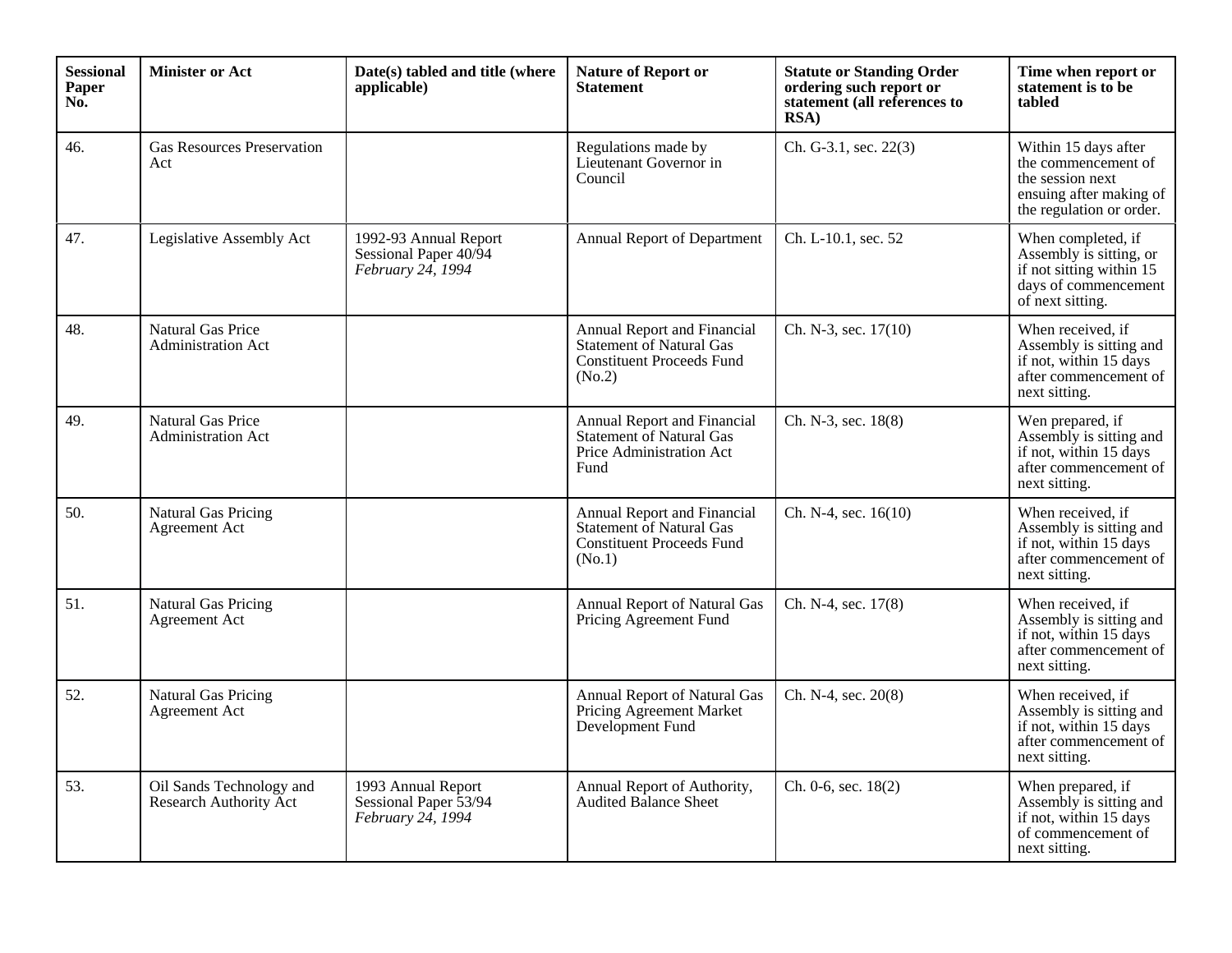| <b>Sessional</b><br>Paper<br>No. | <b>Minister or Act</b>                                  | Date(s) tabled and title (where<br>applicable)                                                                     | <b>Nature of Report or</b><br><b>Statement</b>                              | <b>Statute or Standing Order</b><br>ordering such report or<br>statement (all references to<br>RSA) | Time when report or<br>statement is to be<br>tabled                                                                 |
|----------------------------------|---------------------------------------------------------|--------------------------------------------------------------------------------------------------------------------|-----------------------------------------------------------------------------|-----------------------------------------------------------------------------------------------------|---------------------------------------------------------------------------------------------------------------------|
| 54.                              | Petroleum Marketing Act                                 | 1993 Annual Report<br>Sessional Paper 54/94<br>October 25, 1994                                                    | Annual Report of<br>Commission, Audited<br><b>Balance Sheet</b>             | Ch. P-5, sec. 11(2)                                                                                 | When prepared, if<br>Assembly is sitting and<br>if not, within 15 days<br>of commencement of<br>next sitting.       |
| 55.                              | Take-or-Pay Costs Sharing<br>Act                        |                                                                                                                    | Annual Report of<br>Commission                                              | Ch. T-0.1, sec. 3(9)                                                                                | When received, if<br>Assembly is sitting and<br>if not, within 30 days<br>of commencement of<br>next sitting.       |
|                                  | Environmental Protection,<br>Minister                   |                                                                                                                    |                                                                             |                                                                                                     |                                                                                                                     |
| 56.                              | <b>Environment Council Act</b>                          | 1992-93 Annual Report<br>Sessional Paper 56/94<br>March 7, 1994                                                    | Annual Report of Council                                                    | Ch. E-13, sec. 7(2)                                                                                 | When received, if<br>Assembly in session<br>and if not, within 30<br>days after<br>commencement of next<br>session. |
|                                  |                                                         | 1992-93 Annual Report<br>Sessional Paper 56A/94<br>March 7, 1994<br>(high density diskette,<br>WordPerfect format) |                                                                             |                                                                                                     |                                                                                                                     |
| 57.                              | Environmental Protection and<br><b>Enhancement Act</b>  |                                                                                                                    | Fiscal Report of<br><b>Environmental Protection</b><br><b>Security Fund</b> | Ch. E-13.3, sec. 32 (2)                                                                             | When received, if<br>Assembly in session<br>and if not, within 15<br>days after<br>commencement of next<br>session. |
| 58.                              | <b>Land Surface Conservation</b><br>and Reclamation Act | 1992-93 Annual Report<br>Sessional Paper 58/94<br>March 1, 1994                                                    | Annual Report of Fund                                                       | Ch. L-3, sec. 32(2)                                                                                 | When prepared, if<br>Assembly is sitting and<br>if not, within 15 days<br>after commencement of<br>next sitting.    |
|                                  |                                                         | 1992-93 Annual Report<br>Sessional Paper 58A/94<br>October 27, 1994                                                |                                                                             |                                                                                                     |                                                                                                                     |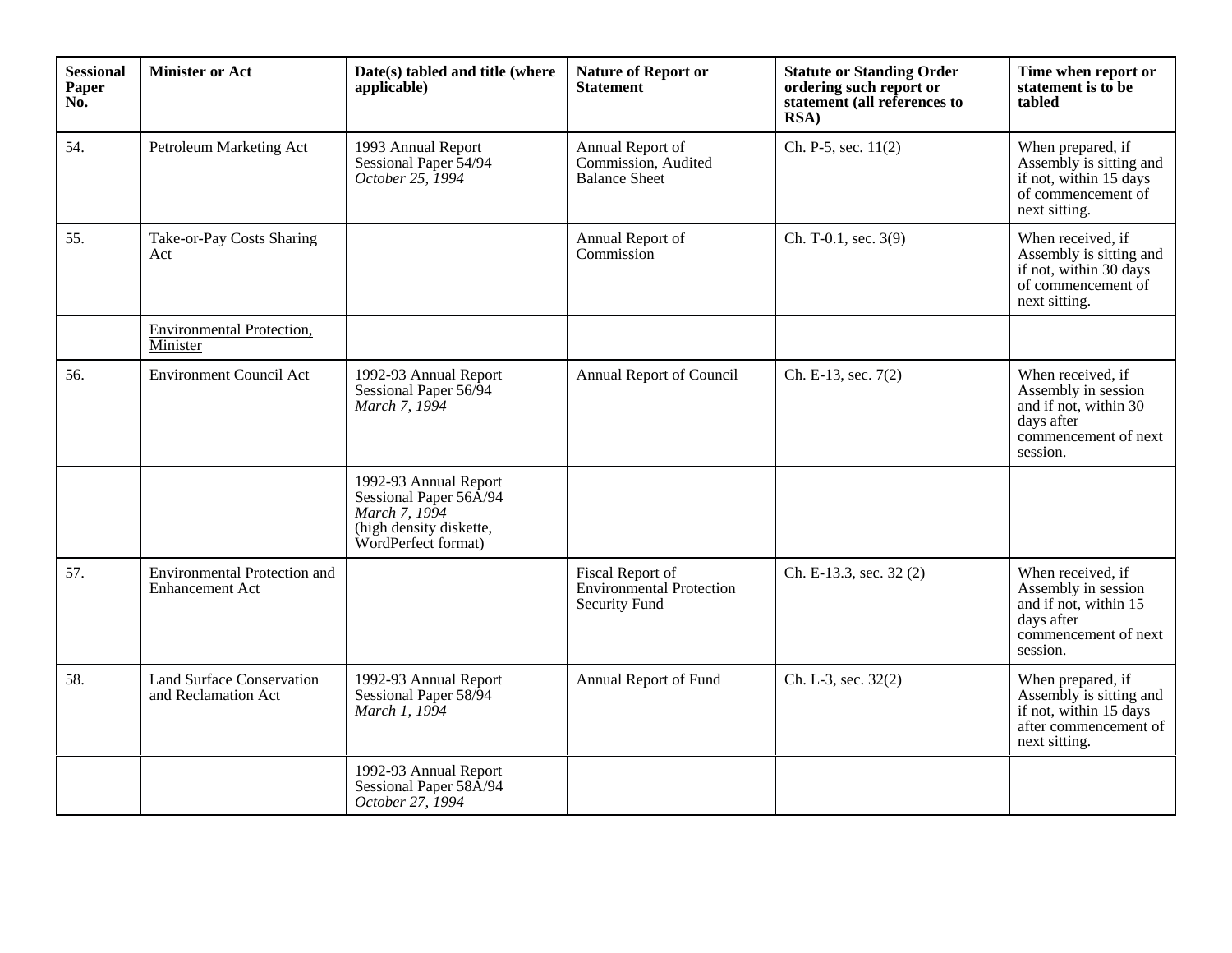| <b>Sessional</b><br>Paper<br>No. | <b>Minister or Act</b>                                                   | Date(s) tabled and title (where<br>applicable)                                                           | <b>Nature of Report or</b><br><b>Statement</b>             | <b>Statute or Standing Order</b><br>ordering such report or<br>statement (all references to<br>RSA) | Time when report or<br>statement is to be<br>tabled                                                                                                                 |
|----------------------------------|--------------------------------------------------------------------------|----------------------------------------------------------------------------------------------------------|------------------------------------------------------------|-----------------------------------------------------------------------------------------------------|---------------------------------------------------------------------------------------------------------------------------------------------------------------------|
| 59.                              | Land Surveyors Act                                                       | 1993 Report of Proceedings of<br>the Annual General Meeting<br>Sessional Paper 59/93<br>October 25, 1993 | Annual Report of Association                               | Ch. L-4.1, sec. 9(4)                                                                                | When received, if<br>Assembly is sitting and<br>if not, within 15 days<br>after commencement of<br>next sitting.                                                    |
| 60.                              | Legislative Assembly Act                                                 | 1992-93 Annual Report<br>Sessional Paper 60A/94<br>March 29, 1994                                        | Annual Report of Department                                | Ch. L-10.1, sec. 52                                                                                 | When completed, if<br>Assembly is sitting, or<br>if not sitting within 15<br>days of commencement<br>of next sitting.                                               |
|                                  |                                                                          | 1992-93 Annual Report<br>Sessional Paper 60B/94<br>October 27, 1994                                      |                                                            |                                                                                                     |                                                                                                                                                                     |
| 61.                              | Special Waste Management<br>Corporation Act                              | 1993 Annual Report<br>Sessional Paper 61/93<br>October 25, 1993                                          | Business and Affairs of<br>Corporation                     | Ch. S-21.5, sec. 14(1)                                                                              | When received, if<br>Assembly in session<br>and if not, within 15<br>days of commencement<br>of next session.                                                       |
| 62.                              | Wilderness Areas, Ecological<br><b>Reserves and Natural Areas</b><br>Act | 1992-93 Annual Report<br>Sessional Paper 62/94<br>March 1, 1994                                          | <b>Advisory Committee's</b><br>Recommendations             | Ch. W-8, sec. 2(9)                                                                                  | When received, if<br>Assembly is in session<br>and if not, within 15<br>days after<br>commencement of next<br>session.                                              |
|                                  | <b>Executive Council, President</b>                                      |                                                                                                          |                                                            |                                                                                                     |                                                                                                                                                                     |
| 63.                              | Northern Alberta<br>Development Council Act                              |                                                                                                          | <b>Annual Report</b>                                       | Ch. N-9, sec. 8                                                                                     | Within 15 days of<br>commencement of next<br>session following<br>preparation.                                                                                      |
| 64.                              | Public Service Act                                                       | 1993 Annual Report<br>Sessional Paper 64/94<br>April 13, 1994                                            | Annual Report on Personnel<br><b>Administration Office</b> | Ch. P-31, sec. 5(2)                                                                                 | At next Session.                                                                                                                                                    |
| 65.                              | <b>Water Resources</b><br><b>Commission Act</b>                          | 1992-93 Annual Report<br>Sessional Paper 65/94<br>March 24, 1994                                         | Annual Report of<br>Commission                             | Ch. W-5.1, sec. 7(2)                                                                                | When received by<br>Lieutenant Governor in<br>Council, if Assembly is<br>then sitting, or if it is<br>not, within 30 days<br>after commencement of<br>next sitting. |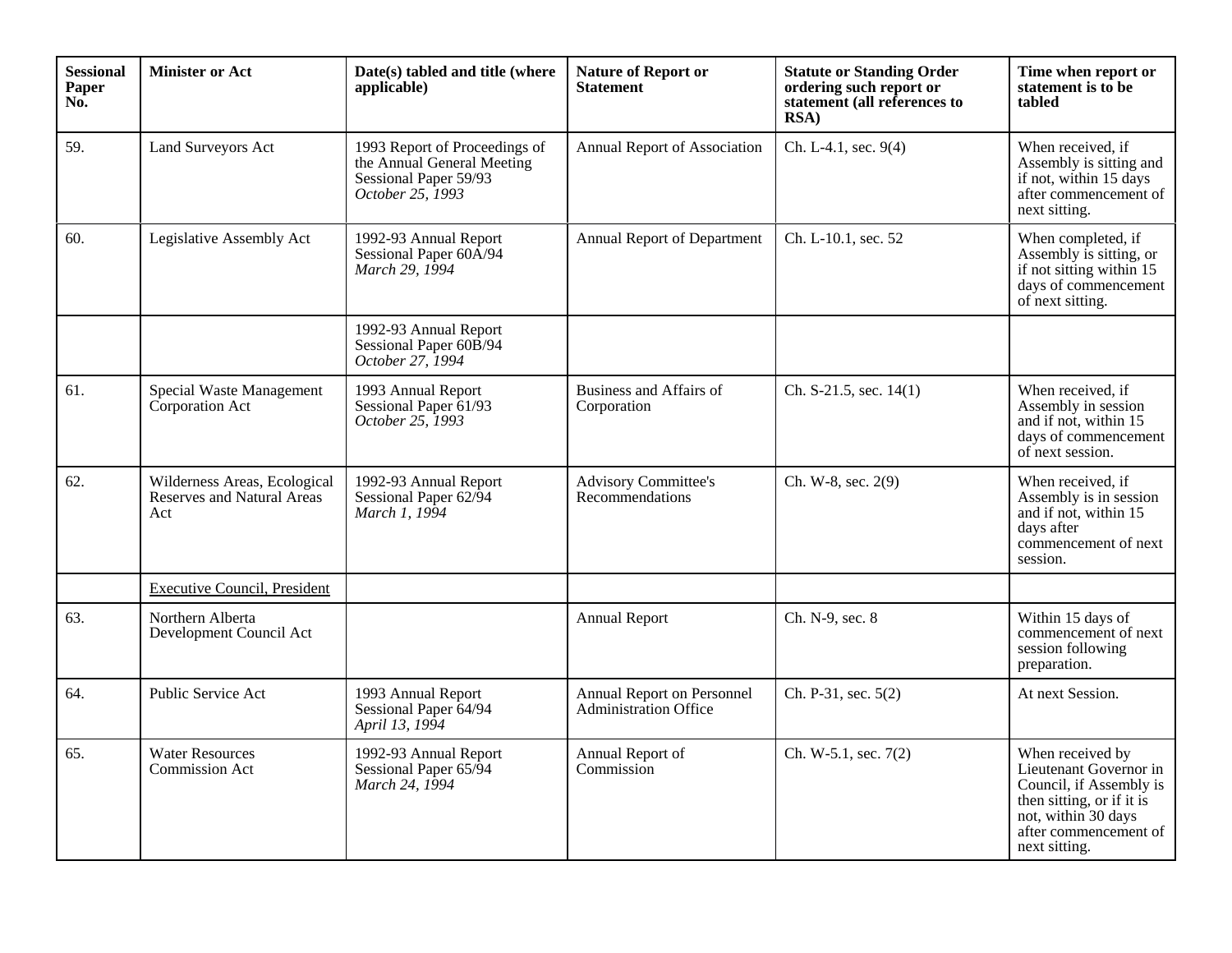| <b>Sessional</b><br>Paper<br>No. | <b>Minister or Act</b>                                                         | Date(s) tabled and title (where<br>applicable)                                             | <b>Nature of Report or</b><br><b>Statement</b> | <b>Statute or Standing Order</b><br>ordering such report or<br>statement (all references to<br>RSA) | Time when report or<br>statement is to be<br>tabled                                                                                                                                                  |
|----------------------------------|--------------------------------------------------------------------------------|--------------------------------------------------------------------------------------------|------------------------------------------------|-----------------------------------------------------------------------------------------------------|------------------------------------------------------------------------------------------------------------------------------------------------------------------------------------------------------|
|                                  | Family and Social Services,<br>Minister                                        |                                                                                            |                                                |                                                                                                     |                                                                                                                                                                                                      |
| 66.                              | Child Welfare Act                                                              | 1991-92 Annual Report<br>Sessional Paper 66/93<br>September 16, 1993                       | <b>Annual Report of Department</b>             | Ch. 8.1, sec. 21                                                                                    | When completed, if<br>Assembly is sitting, or<br>if not sitting, within 15<br>days of commencement<br>of next sitting.                                                                               |
|                                  |                                                                                | 1992-93 Annual Report<br>Children's Advocate<br>Sessional Paper 66/94<br>February 15, 1994 |                                                |                                                                                                     |                                                                                                                                                                                                      |
| 67.                              | Legislative Assembly Act                                                       | 1992-93 Annual Report<br>Sessional Paper 67A/94<br>November 9, 1994                        | Annual Report of Department                    | Ch. L-10.1, sec. 52                                                                                 | When completed, if<br>Assembly is sitting, or<br>if not sitting, within 15<br>days of commencement<br>of next sitting.                                                                               |
| 68.                              | Social Care Facilities Review<br>Committee Act                                 | 1993 Annual Report<br>Sessional Paper 68/94<br>June 1, 1994                                | Report of activities of<br>Committee           | Ch. S-15, sec. 16                                                                                   | When received, if<br>Assembly is in session<br>and if not, within 15<br>days after<br>commencement of next<br>sitting.                                                                               |
|                                  | Family Life and Substance<br><b>Abuse Foundation</b> , Minister<br>responsible |                                                                                            |                                                |                                                                                                     |                                                                                                                                                                                                      |
| 69.                              | Family Life and Substance<br><b>Abuse Foundation Act</b>                       |                                                                                            | Annual Report of Foundation                    | Ch. F-1.8, sec. 15                                                                                  | Report to Minister;<br>Minister to select<br>Standing Committee on<br>the Alberta Heritage<br>Savings, etc; Minister<br>to lay copy before<br>Assembly in session,<br>and if not, within 15<br>days. |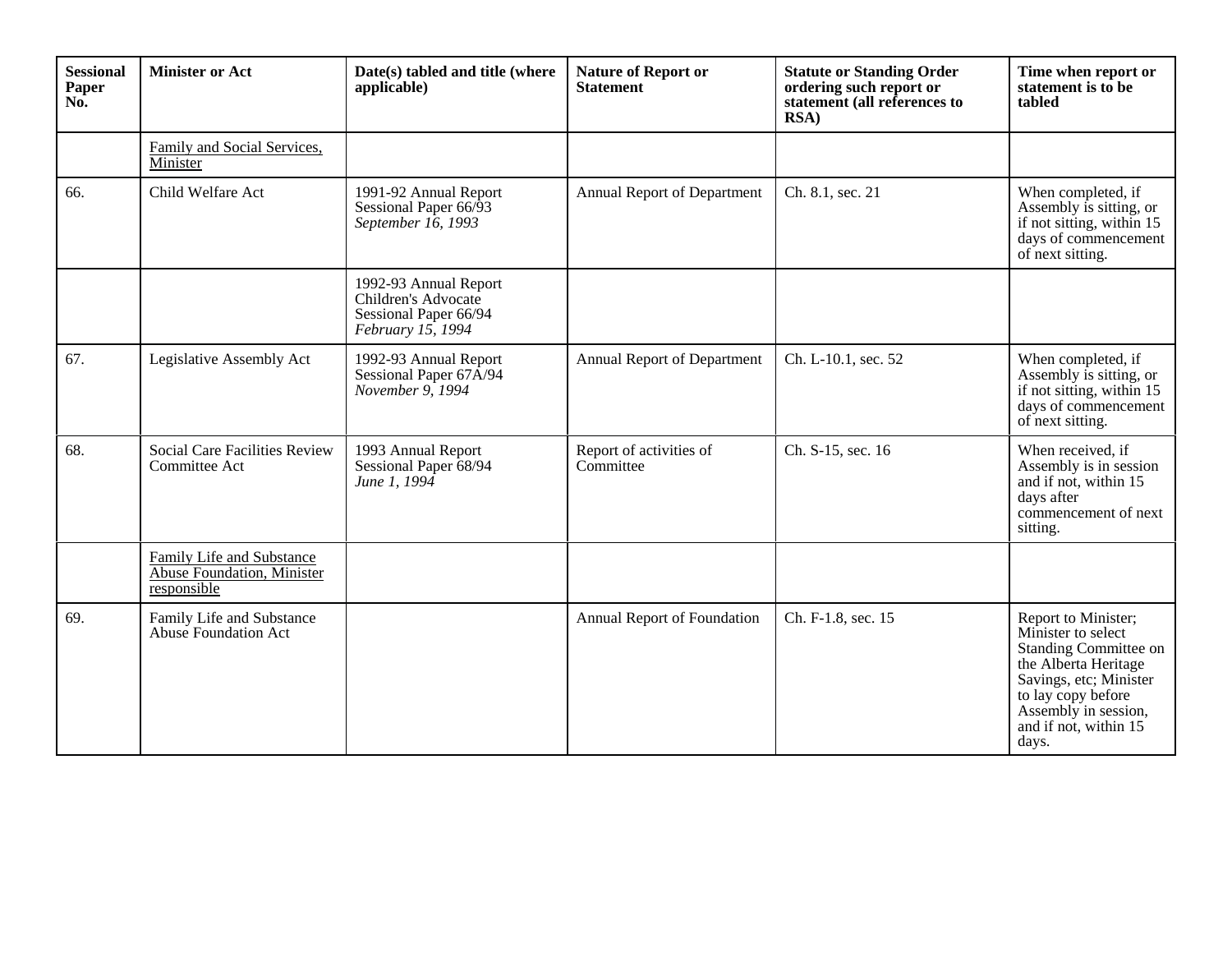| <b>Sessional</b><br>Paper<br>No. | <b>Minister or Act</b>                                | Date(s) tabled and title (where<br>applicable)                                                                            | <b>Nature of Report or</b><br><b>Statement</b>          | <b>Statute or Standing Order</b><br>ordering such report or<br>statement (all references to<br>RSA) | Time when report or<br>statement is to be<br>tabled                                                                    |
|----------------------------------|-------------------------------------------------------|---------------------------------------------------------------------------------------------------------------------------|---------------------------------------------------------|-----------------------------------------------------------------------------------------------------|------------------------------------------------------------------------------------------------------------------------|
|                                  | Federal and<br>Intergovernmental Affairs,<br>Minister |                                                                                                                           |                                                         |                                                                                                     |                                                                                                                        |
| 70.                              | Legislative Assembly Act                              | 1993 Annual Report<br>Sessional Paper 70B/94<br>May 31, 1994                                                              | Annual Report of Department                             | Ch. L-10.1, sec. 52                                                                                 | When completed, if<br>Assembly is sitting, or<br>if not sitting within 15<br>days of commencement<br>of next sitting.  |
|                                  | Health, Minister                                      |                                                                                                                           |                                                         |                                                                                                     |                                                                                                                        |
| 71.                              | Alberta Health Care<br><b>Insurance Act</b>           | 1993 Financial Statements<br>Sessional Paper 71/93<br>September $1,1993$                                                  | Annual Report of Fund                                   | Ch. A-24, sec. 31(10)                                                                               | When received, if<br>Assembly is sitting and<br>if not, within 15 days<br>after commencement of<br>next sitting.       |
|                                  |                                                       | 1992-93 Alberta Health Care<br><b>Insurance Plan Statistical</b><br>Supplement<br>Sessional Paper 71/94<br>March 24, 1994 |                                                         |                                                                                                     |                                                                                                                        |
| 72.                              | Dental Profession Act                                 | 1993 Annual Report<br>Sessional Paper 72/94<br>February 14, 1994                                                          | Annual Report of Board of<br>Alberta Dental Association | Ch. D-9.5, sec. 6(4)                                                                                | When received, if<br>Assembly is sitting and<br>if not, within 15 days<br>after commencement of<br>next sitting.       |
| 73.                              | Financial Administration Act,<br>Cancer Programs Act  | 1991-92 Annual Report<br>Sessional Paper 73/93<br>September 2, 1993                                                       | Annual Report of Board                                  | Ch. F-9, sec. 2(6)                                                                                  | When received, if<br>Assembly is in session<br>and if not, within 15<br>days after<br>commencement of next<br>sitting. |
|                                  |                                                       | Fall 1993 Research Quarterly<br>Sessional Paper 73/94<br>February 14, 1994                                                |                                                         |                                                                                                     |                                                                                                                        |
| 73A.                             |                                                       | 1993 Financial Statements<br>Sessional Paper 73A/94<br>September 2, 1993                                                  |                                                         |                                                                                                     |                                                                                                                        |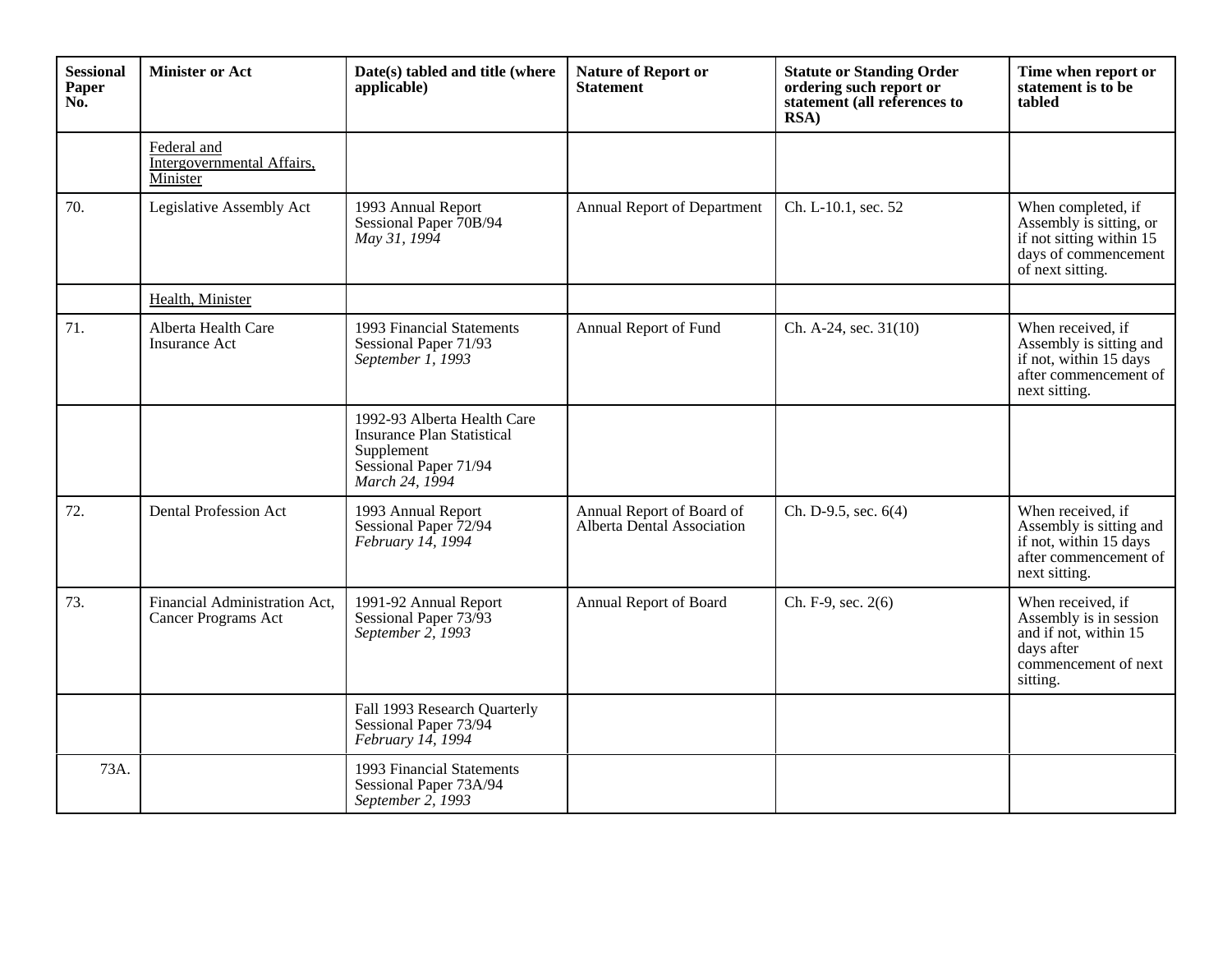| <b>Sessional</b><br>Paper<br>No. | <b>Minister or Act</b>                                                  | Date(s) tabled and title (where<br>applicable)                                                                                      | <b>Nature of Report or</b><br><b>Statement</b>                                    | <b>Statute or Standing Order</b><br>ordering such report or<br>statement (all references to<br>RSA) | Time when report or<br>statement is to be<br>tabled                                                                    |
|----------------------------------|-------------------------------------------------------------------------|-------------------------------------------------------------------------------------------------------------------------------------|-----------------------------------------------------------------------------------|-----------------------------------------------------------------------------------------------------|------------------------------------------------------------------------------------------------------------------------|
| 74.                              | Financial Administration Act,<br>Provincial General Hospitals<br>Act    | Alberta Children's Provincial<br>General Hospital 1993 Financial<br><b>Statements</b><br>Sessional Paper 74/93<br>September 1, 1993 | Annual Report and Financial<br>Statements of every<br>Provincial General Hospital | Ch. F-9, sec. 2(6)                                                                                  | When received, if<br>Assembly is sitting and<br>if not, within 15 days<br>after commencement of<br>next sitting.       |
| 74A.                             |                                                                         | Alberta Hospital Ponoka 1993<br><b>Financial Statements</b><br>Sessional Paper 74A/93<br>September 1, 1993                          |                                                                                   |                                                                                                     |                                                                                                                        |
| 74B.                             |                                                                         | Alberta Hospital Edmonton<br>1993 Financial Statements<br>Sessional Paper 74B/93<br>September 1, 1993                               |                                                                                   |                                                                                                     |                                                                                                                        |
| 74C.                             |                                                                         | <b>Glenrose Rehabilitation</b><br>Hospital 1993 Financial<br><b>Statements</b><br>Sessional Paper 74C/93<br>September 1, 1993       |                                                                                   |                                                                                                     |                                                                                                                        |
| 74D.                             |                                                                         | <b>Foothills Provincial General</b><br>Hospital 1993 Financial<br><b>Statements</b><br>Sessional Paper 74D/93<br>September 1, 1993  |                                                                                   |                                                                                                     |                                                                                                                        |
| 74                               |                                                                         | Children's Health Centre of<br>Northern Alberta 1993 Financial<br><b>Statements</b><br>Sessional Paper 74E/93<br>October 13, 1993   |                                                                                   |                                                                                                     |                                                                                                                        |
| 75.                              | Financial Administration Act,<br>University of Alberta<br>Hospitals Act | 1993 Consolidated Financial<br><b>Statements</b><br>Sessional Paper 75/93<br>September 1, 1993                                      | Annual Report and Financial<br><b>Statements of Board</b>                         | Ch. F-9, sec. $2(6)$                                                                                | When received, if<br>Assembly is sitting and<br>if not, within 15 days<br>after commencement of<br>next session.       |
| 76.                              | <b>Health Facilities Review</b><br>Committee Act                        | 1992 Annual Report<br>Sessional Paper 76/93<br>September 2, 1993                                                                    | Annual Report of Committee                                                        | Ch. H-4, sec. 16(2)                                                                                 | When received, if<br>Assembly is in session<br>and if not, within 15<br>days after<br>commencement of next<br>session. |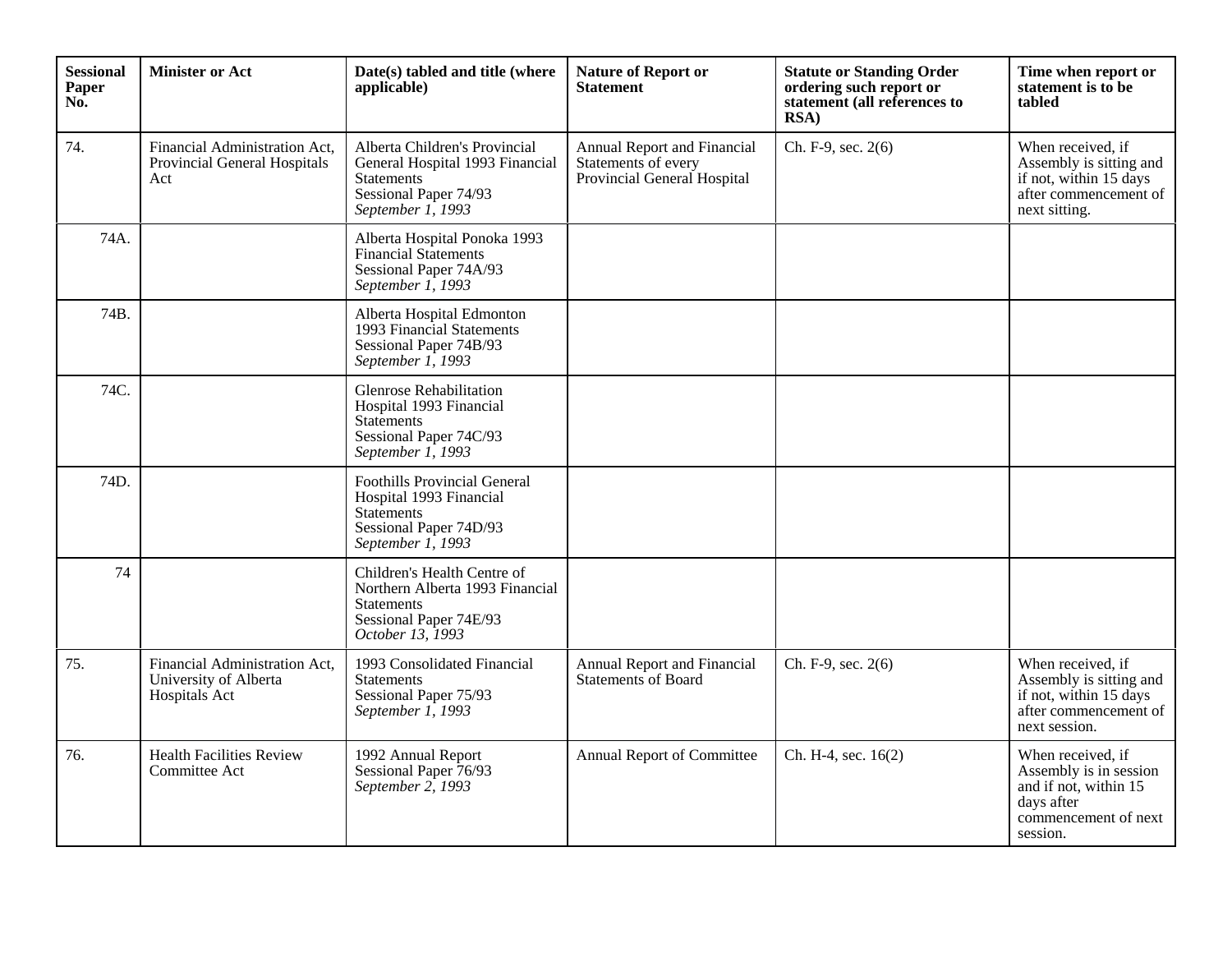| <b>Sessional</b><br>Paper<br>No. | <b>Minister or Act</b>             | Date(s) tabled and title (where<br>applicable)                                                                             | <b>Nature of Report or</b><br><b>Statement</b>                         | <b>Statute or Standing Order</b><br>ordering such report or<br>statement (all references to<br>RSA) | Time when report or<br>statement is to be<br>tabled                                                                    |
|----------------------------------|------------------------------------|----------------------------------------------------------------------------------------------------------------------------|------------------------------------------------------------------------|-----------------------------------------------------------------------------------------------------|------------------------------------------------------------------------------------------------------------------------|
|                                  |                                    | 1993 Annual Report<br>Sessional Paper 76/94<br>April 11, 1994                                                              |                                                                        |                                                                                                     |                                                                                                                        |
| 77.                              | Legislative Assembly Act           | 1992-93 Annual Report<br>Sessional Paper 77/94<br>March 24, 1994                                                           | Annual Report of Department                                            | Ch. L-10.1, sec. 52                                                                                 | When completed, if<br>Assembly is sitting, or<br>if not sitting within 15<br>days of commencement<br>of next sitting.  |
|                                  |                                    | 1992-93 Alberta Health Care<br><b>Insurance Plan Statistical</b><br>Supplement<br>Sessional Paper 77A/94<br>March 24, 1994 |                                                                        |                                                                                                     |                                                                                                                        |
| 78.                              | Mental Health Act                  |                                                                                                                            | Annual Report of Board                                                 | Ch. M-13.1, sec. 47                                                                                 | When received, if<br>Assembly is in session<br>and if not, within 15<br>days after<br>commencement of next<br>session. |
| 79.                              | Nursing Profession Act             | 1992-93 Annual Report<br>Sessional Paper 79/94<br>February 14, 1994                                                        | Annual Report of Alberta<br>Association of Registered<br><b>Nurses</b> | Ch. N-14.5, sec. 11(2)                                                                              | When received, if<br>Assembly is sitting and<br>if not, within 15 days<br>after commencement of<br>next sitting.       |
| 80.                              | <b>Optometry Profession Act</b>    | 1992 Annual Report<br>Sessional Paper 80/93<br>October 13, 1993                                                            | Annual Report of Association                                           | Ch. 0-10, sec. 6(4)                                                                                 | When received, if<br>Assembly is sitting and<br>if not, within 15 days<br>after commencement of<br>next sitting.       |
|                                  |                                    | 1993 Annual Report<br>Sessional Paper 80/94<br>May 16, 1994                                                                |                                                                        |                                                                                                     |                                                                                                                        |
| 81.                              | Physical Therapy Profession<br>Act | 1992-93 Annual Report<br>Sessional Paper 81/93<br>September 2, 1993                                                        | Annual Report of College                                               | Ch. P-7.5, sec. 9(4)                                                                                | When received, if<br>Assembly is sitting and<br>if not, within 15 days<br>after commencement of<br>next sitting.       |
|                                  |                                    | 1993 Annual Report<br>Sessional Paper 81/94<br>May 16, 1994                                                                |                                                                        |                                                                                                     |                                                                                                                        |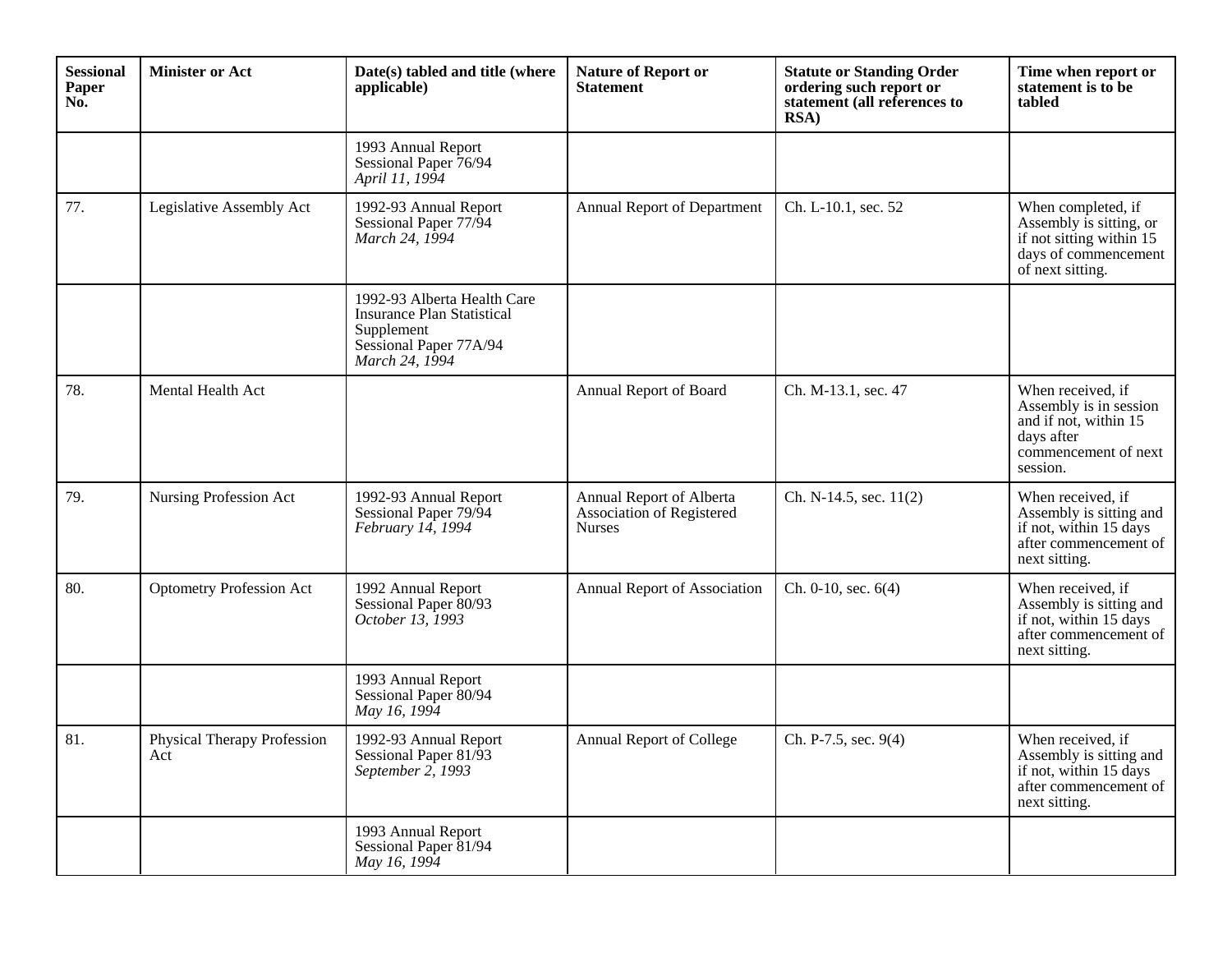| <b>Sessional</b><br>Paper<br>No. | <b>Minister or Act</b>                              | Date(s) tabled and title (where<br>applicable)                                                   | <b>Nature of Report or</b><br><b>Statement</b>                               | <b>Statute or Standing Order</b><br>ordering such report or<br>statement (all references to<br>RSA) | Time when report or<br>statement is to be<br>tabled                                                                    |
|----------------------------------|-----------------------------------------------------|--------------------------------------------------------------------------------------------------|------------------------------------------------------------------------------|-----------------------------------------------------------------------------------------------------|------------------------------------------------------------------------------------------------------------------------|
| 82.                              | Public Health Act                                   | 1992-93 Annual Report<br>Sessional Paper 82/94<br>April 11, 1994                                 | Annual Report of Public<br>Health Appeal and Advisory<br>Board               | Ch. P-27.1, sec. 6(2)                                                                               | When received, if<br>Assembly is in session<br>and if not, within 15<br>days after<br>commencement of next<br>session. |
| 83.                              | <b>Registered Dietitians Act</b>                    | 1992-93 Annual Report<br>Sessional Paper 83/93<br>September 2, 1993                              | Annual Report of Association                                                 | Ch. R-10.1, sec. 6(4)                                                                               | When received, if<br>Assembly is sitting and<br>if not, within 15 days<br>after commencement of<br>next sitting.       |
| 84.                              | <b>Vital Statistics Act</b>                         | 1992 Annual Report<br>Sessional Paper 84/93<br>September 20, 1993                                | <b>Statistical Report from</b><br>Director                                   | Ch. V-4, sec. 38(2)                                                                                 | As soon as convenient<br>after January 1.                                                                              |
|                                  |                                                     | 1993 Annual Report<br>Sessional Paper 106/94<br>October 19, 1994                                 |                                                                              |                                                                                                     |                                                                                                                        |
|                                  | Justice and Attorney General,<br>Minister, Minister |                                                                                                  |                                                                              |                                                                                                     |                                                                                                                        |
| 85.                              | Legal Profession Act                                | 1993 Annual Report<br>Sessional Paper 85/93<br>September 10, 1993                                | Summary of Affairs and<br>Audited Balance Sheet of<br>Alberta Law Foundation | Ch. L-9.1, sec.120(2) (Ch. L-9.1,<br>sec. $5(4)$ )                                                  | When received, if<br>Assembly in session<br>and if not, within 15<br>days after<br>commencement of next<br>sitting.    |
|                                  |                                                     | 1993 Annual Report<br>Sessional Paper 84/94<br>May 10, 1994                                      |                                                                              |                                                                                                     |                                                                                                                        |
| 86.                              | Legislative Assembly Act                            | 1991-92 Annual Report<br><b>Solicitor General</b><br>Sessional Paper 86/93<br>September 22, 1993 | Annual Report of Department                                                  | Ch. L-10.1, sec. 52                                                                                 | When completed, if<br>Assembly is sitting, or<br>if not sitting within 15<br>days of commencement<br>of next sitting.  |
|                                  |                                                     | 1992-93 Annual Report<br>Sessional Paper 85/94<br>May 31, 1994                                   |                                                                              |                                                                                                     |                                                                                                                        |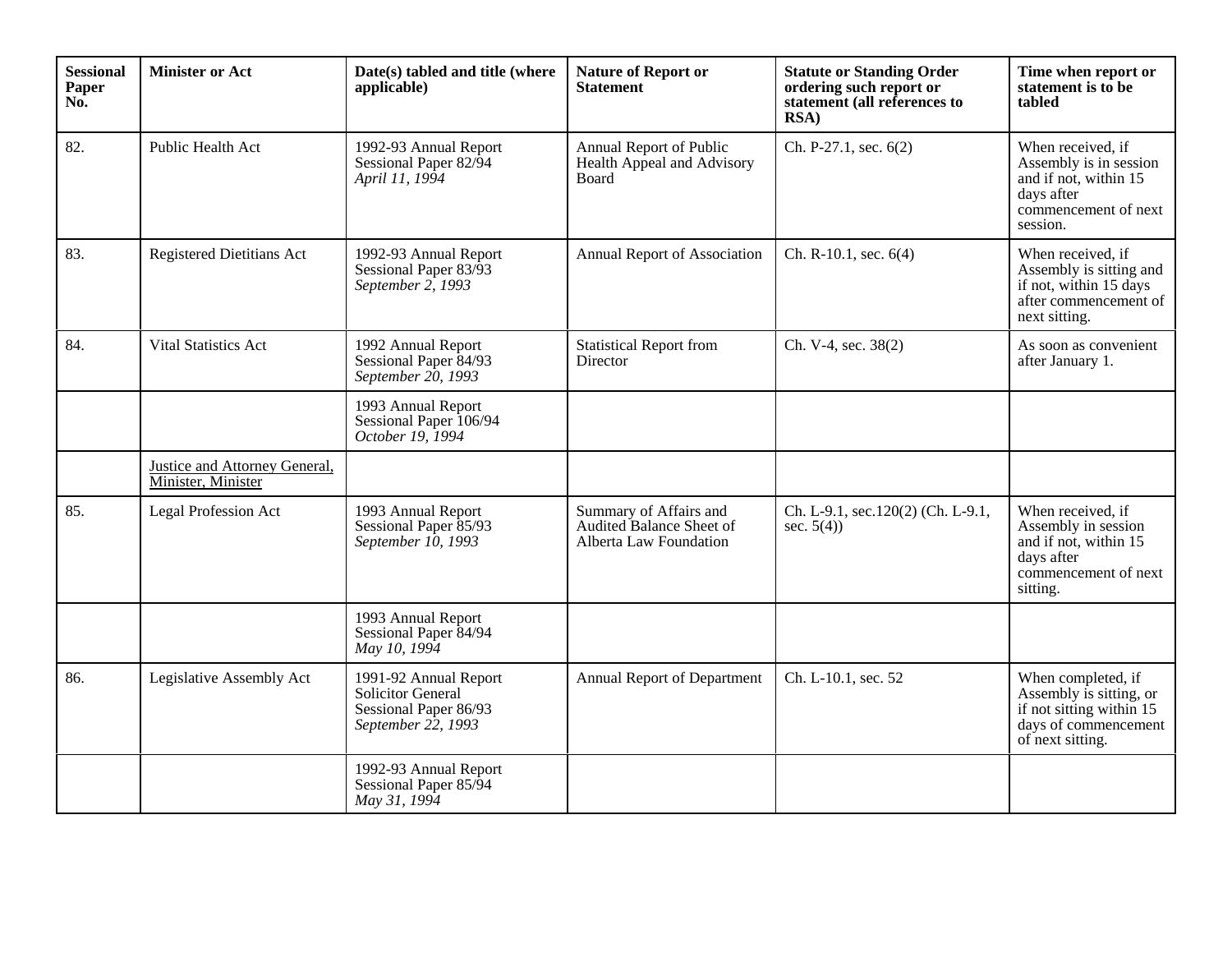| <b>Sessional</b><br>Paper<br>No. | <b>Minister or Act</b>                             | Date(s) tabled and title (where<br>applicable)                     | <b>Nature of Report or</b><br><b>Statement</b>                | <b>Statute or Standing Order</b><br>ordering such report or<br>statement (all references to<br>RSA) | Time when report or<br>statement is to be<br>tabled                                                                                         |
|----------------------------------|----------------------------------------------------|--------------------------------------------------------------------|---------------------------------------------------------------|-----------------------------------------------------------------------------------------------------|---------------------------------------------------------------------------------------------------------------------------------------------|
| 87.                              | Victims' Programs Assistance<br>Act                | 1992-93 Annual Report<br>Sessional Paper 86/94<br>May 31, 1994     | Annual Report of Victims'<br>Programs Assistance<br>Committee |                                                                                                     | Ch. V-3.5, sec.<br>$11(2)$ When received, if<br>Assembly is sitting and<br>if not, within 15 days<br>after commencement of<br>next sitting. |
|                                  | Labour, Minister                                   |                                                                    |                                                               |                                                                                                     |                                                                                                                                             |
| 88.                              | <b>Certified General</b><br><b>Accountants Act</b> | 1993 Annual Report<br>Sessional Paper 88/93<br>November 2, 1993    | Annual Report of Association                                  | Ch. C-3.6, sec. 9(2)                                                                                | When received, if<br>Assembly is sitting and<br>if not, within 15 days<br>after commencement of<br>next sitting.                            |
| 89.                              | <b>Certified Management</b><br>Accountants Act     | 1992-93 Annual Report<br>Sessional Paper 89/93<br>November 2, 1993 | Annual Report of Society                                      | Ch. C-3.8, sec. 9(2)                                                                                | When received, if<br>Assembly is sitting and<br>if not, within 15 days<br>after commencement of<br>next sitting.                            |
| 90.                              | <b>Chartered Accountants Act</b>                   | 1993 Annual Report<br>Sessional Paper 80/93<br>November 2, 1993    | Annual Report of Institute                                    | Ch. C-5.1, sec. 9(2)                                                                                | When received, if<br>Assembly is sitting and<br>if not, within 15 days<br>after commencement of<br>next sitting.                            |
| 91.                              | Chiropractic Profession Act                        | 1993 Annual Report<br>Sessional Paper 89/95<br>February 23, 1995   | Annual Report of Council                                      | Ch. C-9.1, sec. 6(4)                                                                                | When received, if<br>Assembly is sitting and<br>if not, within 15 days<br>after commencement of<br>next sitting.                            |
| 92.                              | <b>Electrical Protection Act</b>                   |                                                                    | Regulations                                                   | Ch. E-6, sec. 5                                                                                     | During session next<br>following enactment.                                                                                                 |
| 93.                              | <b>Forestry Profession Act</b>                     | 1992-93 Annual Report<br>Sessional Paper 93/93<br>November 2, 1993 | Annual Report of Association                                  | Ch. F-15.5, sec. 6(4)                                                                               | When received, if<br>Assembly is sitting and<br>if not, within 15 days<br>after commencement of<br>next sitting.                            |
| 94.                              | <b>Gas Protection Act</b>                          |                                                                    | Regulations                                                   | Ch. G-2, sec. 7                                                                                     | During session next<br>following making.                                                                                                    |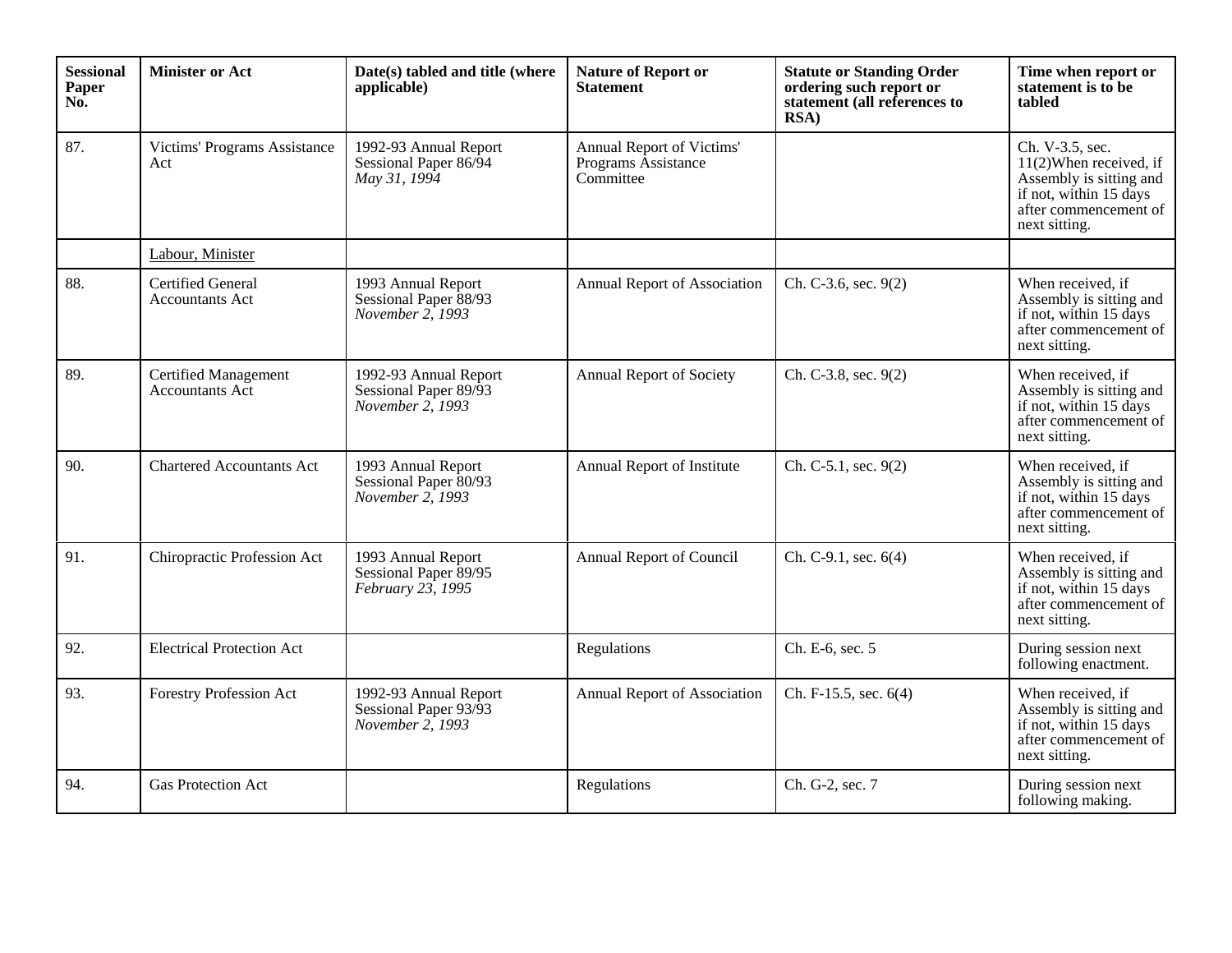| <b>Sessional</b><br>Paper<br>No. | <b>Minister or Act</b>                          | Date(s) tabled and title (where<br>applicable)                       | <b>Nature of Report or</b><br><b>Statement</b> | <b>Statute or Standing Order</b><br>ordering such report or<br>statement (all references to<br>RSA) | Time when report or<br>statement is to be<br>tabled                                                                                        |
|----------------------------------|-------------------------------------------------|----------------------------------------------------------------------|------------------------------------------------|-----------------------------------------------------------------------------------------------------|--------------------------------------------------------------------------------------------------------------------------------------------|
|                                  | <b>Health Disciplines Act</b>                   | 1992-93 Annual Report<br>Sessional Paper 93/95<br>April 3, 1995      | Annual Report of Director                      | Ch. H-3.5, sec. 3(1)                                                                                | When received, if<br>Assembly is sitting and<br>if not, within 15 days<br>after commencement of<br>next sitting.                           |
| 95.                              | Legislative Assembly Act                        | 1992-93 Annual Report<br>Sessional Paper 95/93<br>September 27, 1993 | Annual Report of Department                    | Ch. L-10.1, sec. 52                                                                                 | When completed, if<br>Assembly is sitting, or<br>if not sitting within 15<br>days of commencement<br>of next sitting.                      |
|                                  |                                                 | 1992-93 Annual Report<br>Sessional Paper 94/94<br>May 31, 1994       |                                                |                                                                                                     |                                                                                                                                            |
| 96.                              | Occupational Therapy<br>Profession Act          | 1991-93 Annual Report<br>Sessional Paper 96/93<br>November 2, 1993   | Annual Report of Association                   | Ch. O-2.5, sec. 5(4)                                                                                | When received, if<br>Assembly is sitting, or<br>if not sitting within 15<br>days of commencement<br>of next sitting.                       |
|                                  | <b>Opticians Act</b>                            | 1993 Annual Report<br>Sessional Paper 98/95<br>March 6, 1995         | Annual Report of Association                   | Ch. O-10, sec. 12(1)                                                                                | When received, if<br>Assembly is sitting and<br>if not, within 15 days<br>after commencement of<br>next sitting.                           |
|                                  |                                                 | 1993 Annual Report<br>Sessional Paper 98A/95<br>May 1, 1995          |                                                |                                                                                                     |                                                                                                                                            |
| 97.                              | Psychology Profession Act                       |                                                                      | Annual Report of Association                   |                                                                                                     | Ch. P-25.01, sec.<br>7(2) When received, if<br>Assembly is sitting and<br>if not, within 15 days<br>after commencement of<br>next sitting. |
| 98.                              | Public Service Employee<br><b>Relations Act</b> | 1992-93 Annual Report<br>Sessional Paper 97/94<br>April 19, 1994     | Annual Report of Board                         | Ch. P-33, sec. 77(2)                                                                                | When received, if<br>Assembly is sitting and<br>if not, within 15 days<br>of commencement of<br>next sitting.                              |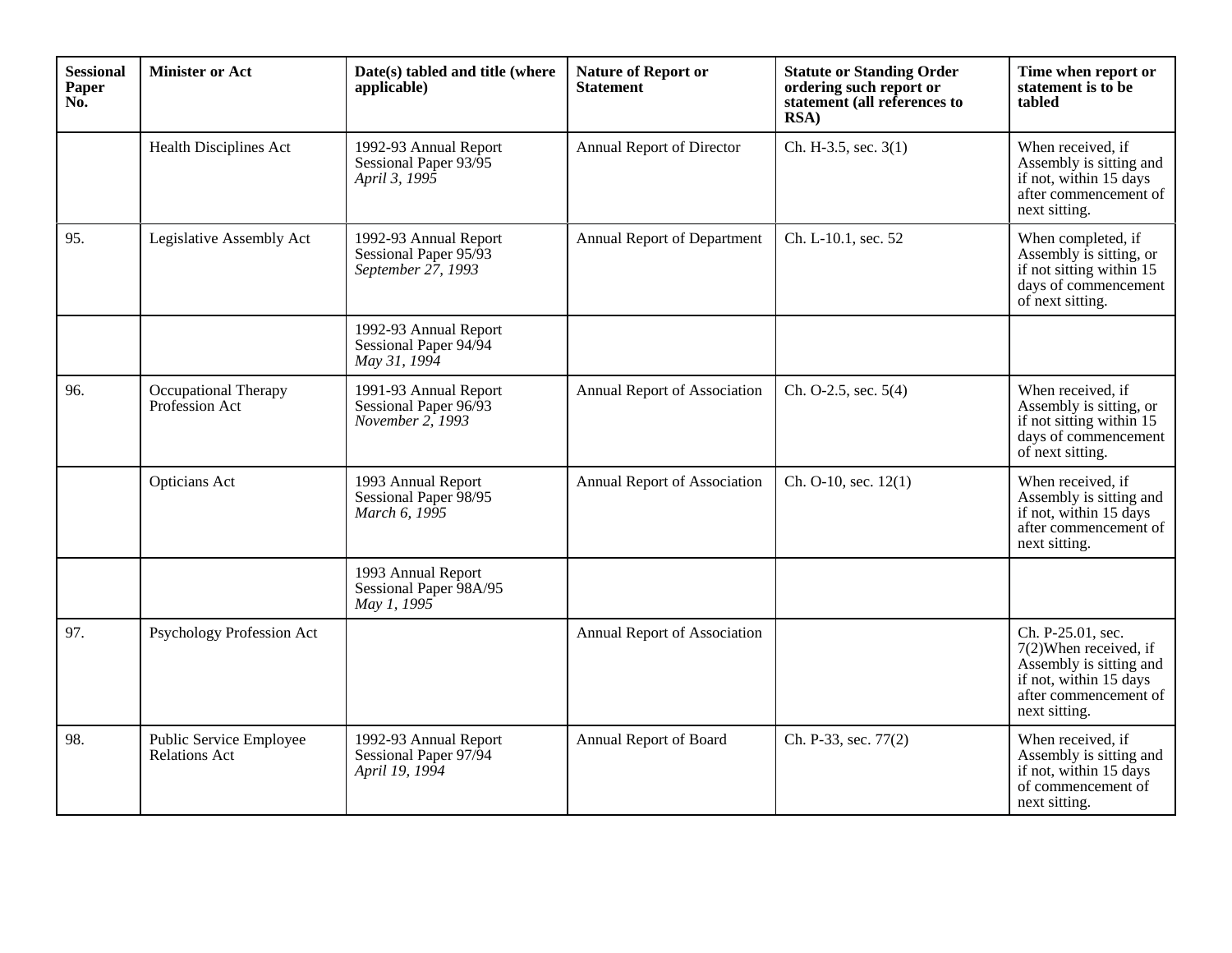| <b>Sessional</b><br>Paper<br>No. | <b>Minister or Act</b>                          | Date(s) tabled and title (where<br>applicable)                                                                                                     | <b>Nature of Report or</b><br><b>Statement</b>                   | <b>Statute or Standing Order</b><br>ordering such report or<br>statement (all references to<br>RSA) | Time when report or<br>statement is to be<br>tabled                                                                           |
|----------------------------------|-------------------------------------------------|----------------------------------------------------------------------------------------------------------------------------------------------------|------------------------------------------------------------------|-----------------------------------------------------------------------------------------------------|-------------------------------------------------------------------------------------------------------------------------------|
| 99.                              | <b>Safety Codes Act</b>                         |                                                                                                                                                    | Annual Report of Safety<br>Codes Council                         | Ch. S-0.5, sec. 22(3)                                                                               | To Minister at end of<br>fiscal year then laid<br>when received if<br>Assembly is in session<br>and if not within 15<br>days. |
| 100.                             | Workers' Compensation Act                       | 1992 Annual Report<br>Sessional Paper 100/93<br>September 9, 1993                                                                                  | Annual Report of Board and 5<br>Year Actuarial Report            | Ch. W-16, sec $87(3)(4)$                                                                            | When received, if<br>Assembly is in session<br>and if not, within 15<br>days after<br>commencement of next<br>session.        |
|                                  | Liquor Control Board,<br>Minister responsible   |                                                                                                                                                    |                                                                  |                                                                                                     |                                                                                                                               |
| 101.                             | Liquor Control Act                              | 1993 ALCB Annual Report<br>Sessional Paper 122B/92<br>April 30, 1993                                                                               | Annual Report of<br>Transactions and Affairs of<br>Board         | Ch. L-17, sec. 24                                                                                   | When received, if<br>Assembly is sitting and<br>if not, within 15 days<br>after commencement of<br>next sitting.              |
|                                  | Municipal Affairs, Minister                     |                                                                                                                                                    |                                                                  |                                                                                                     |                                                                                                                               |
| 102.                             | Alberta Mortgage and<br>Housing Corporation Act |                                                                                                                                                    | Annual Report of Corporation<br>and Audited Balance Sheet        | Ch. A-32.5, sec. 25(2)                                                                              | When prepared, if<br>Assembly is sitting and<br>if not, within 15 days<br>after commencement of<br>next sitting.              |
| 103.                             | Legislative Assembly Act                        | 1992-93 Annual Report,<br>including the report of the<br>Alberta Mortgage and Housing<br>Corporation<br>Sessional Paper 103/93<br>October 26, 1993 | Annual Report of Department                                      | Ch. L-10.1, sec. 52                                                                                 | When completed, if<br>Assembly is sitting and<br>if not, within 15 days<br>of commencement of<br>next sitting.                |
| 104.                             | <b>Local Authorities Board Act</b>              |                                                                                                                                                    | Board regulations as to<br>accounts kept by local<br>authorities | Ch. L-27, sec. 81(2)                                                                                | Next ensuing session<br>after regulation is<br>made.                                                                          |
| 105.                             | Planning Act                                    |                                                                                                                                                    | Annual Report of Board                                           | Ch. P-9, sec. 20(2)                                                                                 | When received, if<br>Assembly is sitting and<br>if not, within 15 days<br>of commencement of<br>next sitting.                 |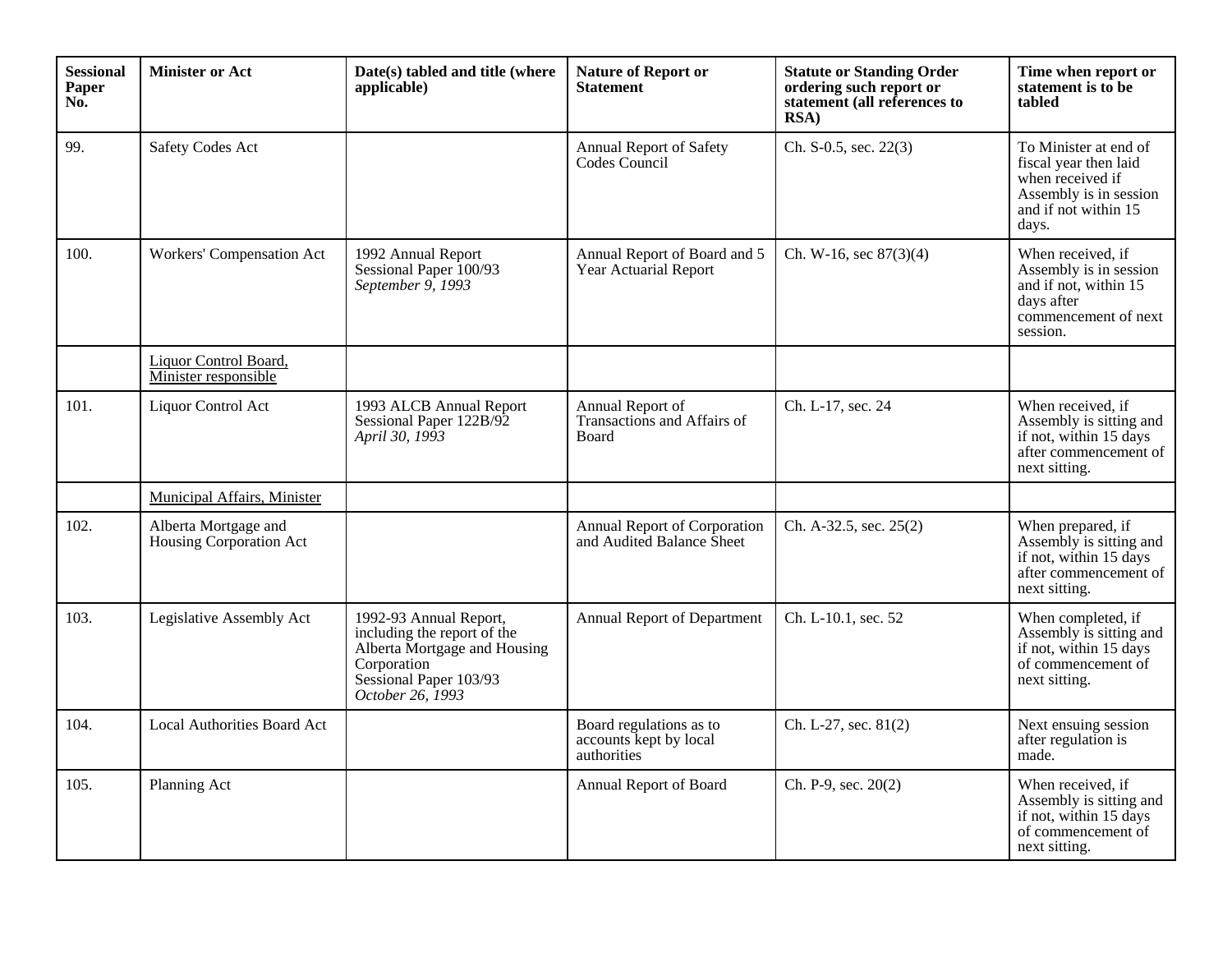| <b>Sessional</b><br>Paper<br>No. | <b>Minister or Act</b>                                                                             | Date(s) tabled and title (where<br>applicable)                                                                                                                             | <b>Nature of Report or</b><br><b>Statement</b>                      | <b>Statute or Standing Order</b><br>ordering such report or<br>statement (all references to<br>RSA) | Time when report or<br>statement is to be<br>tabled                                                                   |
|----------------------------------|----------------------------------------------------------------------------------------------------|----------------------------------------------------------------------------------------------------------------------------------------------------------------------------|---------------------------------------------------------------------|-----------------------------------------------------------------------------------------------------|-----------------------------------------------------------------------------------------------------------------------|
| 106.                             | Special Areas Act                                                                                  |                                                                                                                                                                            | Financial Statement of<br>Special Areas                             | Ch. S-20, sec. 17(2)                                                                                | When received, if<br>Assembly in session<br>and if not, within 15<br>days after<br>commencement of next<br>session.   |
|                                  | Premier's Council on the<br><b>Status of Persons with</b><br>Disabilities, Minister<br>responsible |                                                                                                                                                                            |                                                                     |                                                                                                     |                                                                                                                       |
| 107.                             | Premier's Council on the<br>Status of Persons with<br>Disabilities Act                             | 1992-93 Annual Report<br>Sessional Paper 107/93<br>September 23, 1993                                                                                                      | Annual Report of Council                                            | Ch. P-14.5, sec. 7(2)                                                                               | When received, if<br>Assembly is sitting and<br>if not, within 15 days<br>after commencement of<br>next sitting.      |
|                                  |                                                                                                    | 1992-93 Annual Report<br>Sessional Paper 107/94<br>March 9, 1994                                                                                                           |                                                                     |                                                                                                     |                                                                                                                       |
|                                  | <b>Provincial Treasurer</b>                                                                        |                                                                                                                                                                            |                                                                     |                                                                                                     |                                                                                                                       |
| 108.                             | Alberta Heritage Foundation<br>for Medical Research                                                |                                                                                                                                                                            | Annual Report of Endowment<br>Fund                                  | Ch. A-26, sec. 7(5)                                                                                 | When completed, if<br>Assembly is sitting, or<br>if not sitting within 15<br>days of commencement<br>of next sitting. |
| 109.                             | Alberta Municipal Financing<br>Corporation Act                                                     | 1993 Annual Report<br>Sessional Paper 109/94<br>April 26, 1994                                                                                                             | Annual Report and Audited<br>Financial Statements of<br>Corporation | Ch. A-33, sec. 32                                                                                   | When received, if<br>Assembly is sitting and<br>if not, within 15 days<br>after commencement of<br>next sitting.      |
| 110.                             | Conflicts of Interest Act                                                                          | 1992 Report pursuant to<br>Section $31(6)$ of the Legislative<br>Assembly Act<br>Sessional Paper 110/93<br>September 30, 1993                                              | Statement of Payments to<br>M.L.A.s and Direct<br>Associates        | Ch. C-22.1, sec. 16                                                                                 | When completed, if<br>Assembly is sitting, or<br>if not sitting within 15<br>days of commencement<br>of next sitting. |
|                                  |                                                                                                    | Report pursuant to<br>Section $31(6)$ of the Legislative<br>Assembly Act for the period<br>April 1, 1992 to February 28,<br>1993<br>Sessional Paper 110/94<br>June 1, 1994 |                                                                     |                                                                                                     |                                                                                                                       |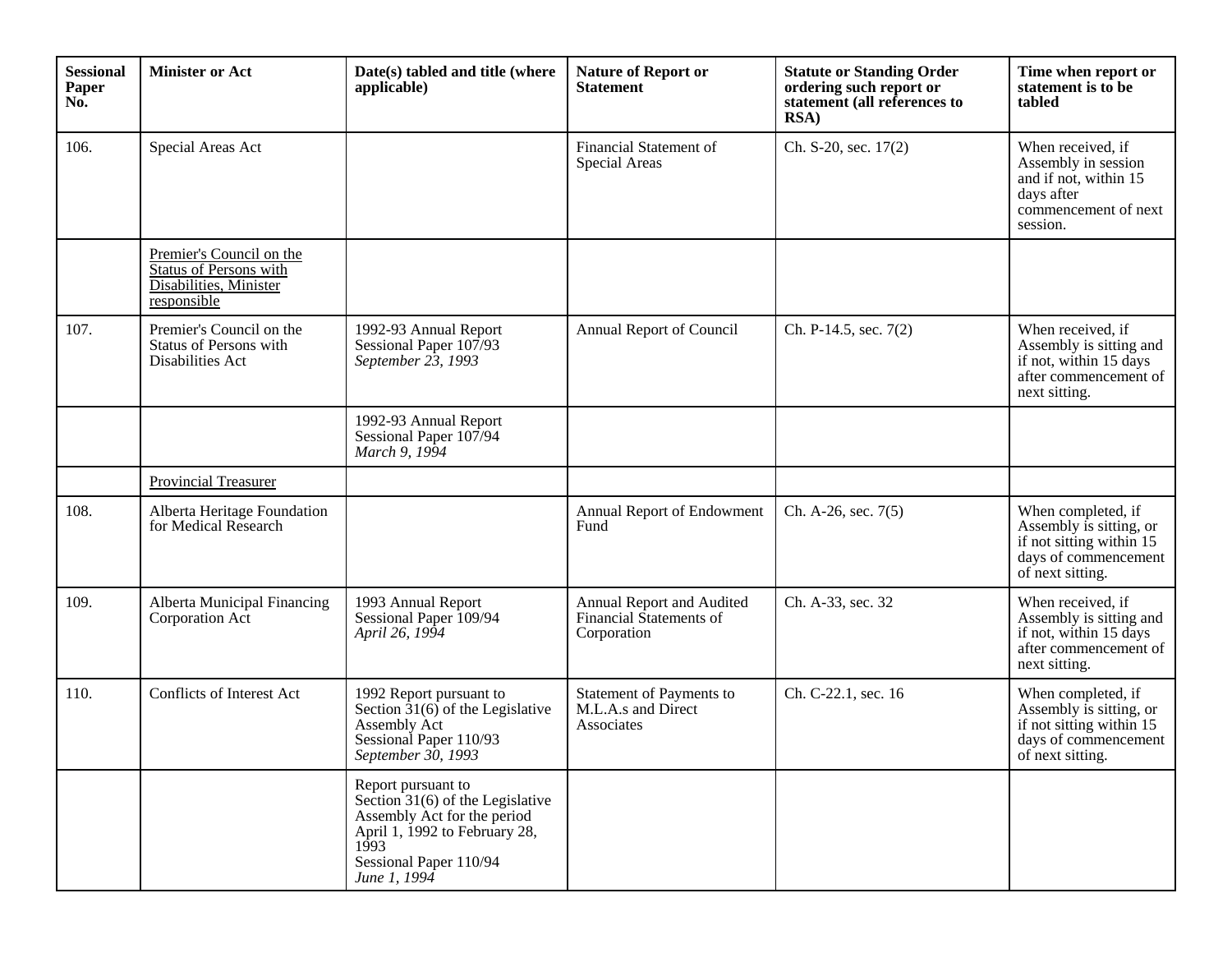| <b>Sessional</b><br>Paper<br>No. | <b>Minister or Act</b>                                      | Date(s) tabled and title (where<br>applicable)                                                                                                                                                                                                                        | <b>Nature of Report or</b><br><b>Statement</b> | <b>Statute or Standing Order</b><br>ordering such report or<br>statement (all references to<br>RSA) | Time when report or<br>statement is to be<br>tabled                                                              |
|----------------------------------|-------------------------------------------------------------|-----------------------------------------------------------------------------------------------------------------------------------------------------------------------------------------------------------------------------------------------------------------------|------------------------------------------------|-----------------------------------------------------------------------------------------------------|------------------------------------------------------------------------------------------------------------------|
|                                  |                                                             | March 1, 1993 to March 31,<br>1993, report of payments made<br>to Members of the Legislative<br>Assembly and persons directly<br>associated with Members of the<br>Legislative Assembly<br>Sessional Paper 113/95<br>February 27, 1995                                |                                                |                                                                                                     |                                                                                                                  |
| 111.                             | Financial Administration Act,<br><b>Auditor General Act</b> |                                                                                                                                                                                                                                                                       | Report on Financial<br>Statements of the Crown | Ch. A-49, sec. 19(1) (Ch. F-9,<br>sec. $78(2)$ )                                                    | When received, if<br>Assembly is sitting and<br>if not, within 15 days<br>after commencement of<br>next sitting. |
| 112.                             | Financial Administration Act                                | 1992-93, Consolidated<br>Financial Statements, Volume I<br>Sessional Paper 112/93<br>September 30, 1993                                                                                                                                                               | <b>Public Accounts</b>                         | Ch. F-9, sec. 78(1)                                                                                 | When prepared, if<br>Assembly is sitting and<br>if not, within 15 days<br>after commencement of<br>next sitting. |
| 112A.                            |                                                             | 1992-93, Financial Statements<br>of the General Revenue Fund,<br>Revolving Funds and Regulated<br>Funds, Volume II<br>Sessional Paper 112A/93<br>September 30, 1993                                                                                                   |                                                |                                                                                                     |                                                                                                                  |
| 112B.                            |                                                             | 1992-93, Financial Statements<br>of Provincial Agencies,<br>Commercial Enterprises and<br>Crown-controlled Corporations,<br>Volume III<br>Sessional Paper 112B/93<br>September 30, 1993                                                                               |                                                |                                                                                                     |                                                                                                                  |
| 112C.                            |                                                             | Schedule of additional<br>information respecting MLA<br>pensions to be inserted in<br>Statement No. 2 on page 2.2 of<br>the Supplementary Information<br>to the Public Accounts, 1991-92<br>(Sessional Paper 98C/92)<br>Sessional Paper 112C/93<br>September 30, 1993 |                                                |                                                                                                     |                                                                                                                  |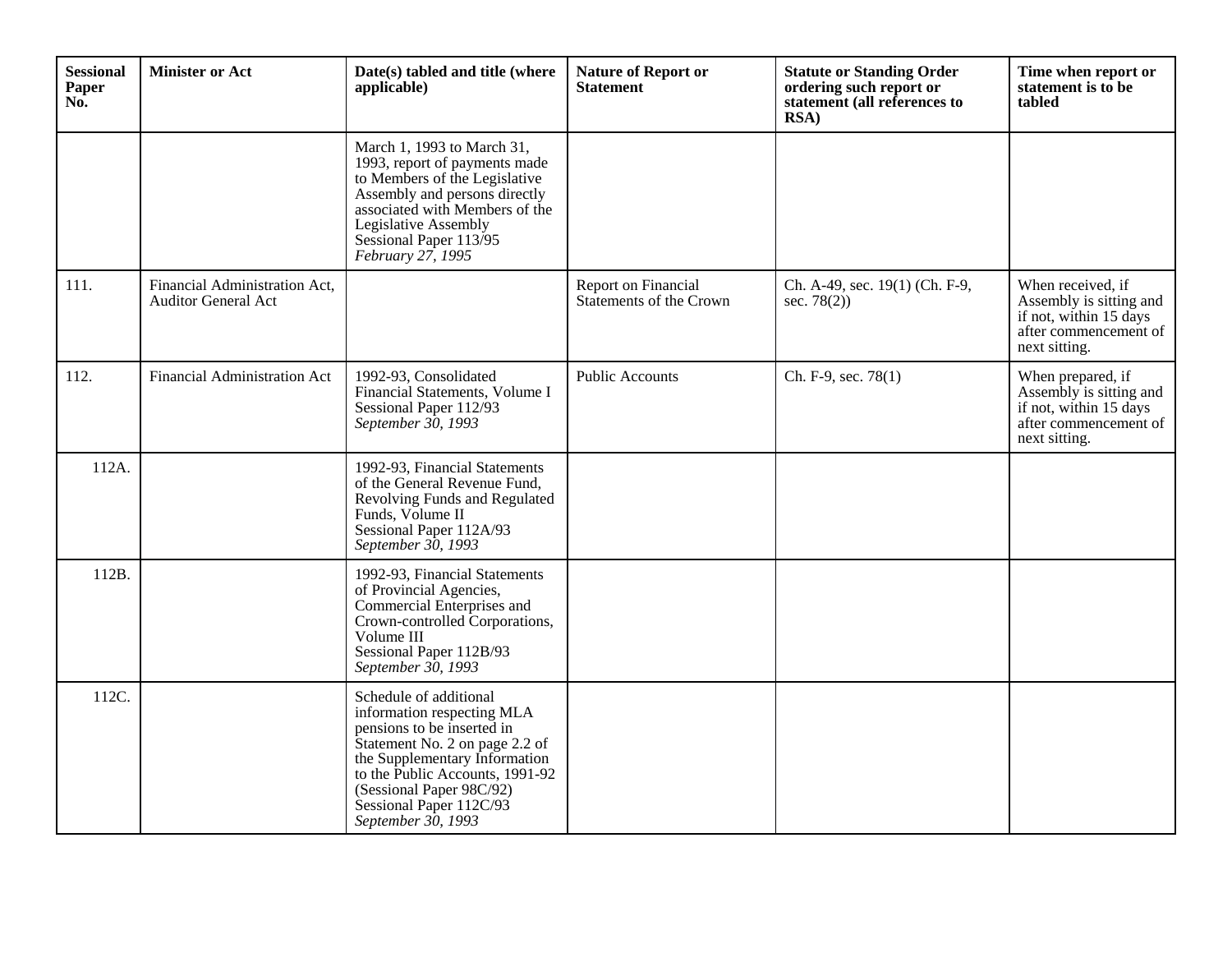| <b>Sessional</b><br>Paper<br>No. | <b>Minister or Act</b>                       | Date(s) tabled and title (where<br>applicable)                                                                                                                                                        | <b>Nature of Report or</b><br><b>Statement</b>                     | <b>Statute or Standing Order</b><br>ordering such report or<br>statement (all references to<br>RSA) | Time when report or<br>statement is to be<br>tabled                                                                                  |
|----------------------------------|----------------------------------------------|-------------------------------------------------------------------------------------------------------------------------------------------------------------------------------------------------------|--------------------------------------------------------------------|-----------------------------------------------------------------------------------------------------|--------------------------------------------------------------------------------------------------------------------------------------|
|                                  |                                              | Public Accounts 1992-93,<br>Volume 1, Consolidated<br>Financial Statements of the<br>Province of Alberta<br>Sessional Paper 360/97<br>May 29, 1997                                                    |                                                                    |                                                                                                     |                                                                                                                                      |
|                                  |                                              | Public Accounts 1992-93,<br>Volume 2, Financial Statements<br>of the General Revenue Fund,<br>Revolving Funds and Regulated<br>Funds<br>Sessional Paper 361/97<br>May 29, 1997                        |                                                                    |                                                                                                     |                                                                                                                                      |
|                                  |                                              | Public Accounts 1992-93,<br><b>Volume 2, Financial Statements</b><br>of Provincial Agencies,<br>Commercial Enterprises and<br>Crown-controlled Corporations<br>Sessional Paper 362/97<br>May 29, 1997 |                                                                    |                                                                                                     |                                                                                                                                      |
| 113.                             | <b>Government Emergency</b><br>Guarantee Act |                                                                                                                                                                                                       | Orders in Council                                                  | Ch. G-6, sec. 3                                                                                     | Within 3 days of date<br>of order if Assembly is<br>in session and if not<br>within 5 days after<br>commencement of next<br>session. |
| 114.                             | <b>Government Land Purchases</b><br>Act      | 1993 Annual Report<br>Sessional Paper 114/94<br>April 12, 1994                                                                                                                                        | Annual Report of Activities,<br><b>Audited Financial Statement</b> | Ch. G-8, sec. 10                                                                                    | When prepared, if<br>Assembly is in session<br>and if not, within 15<br>days after<br>commencement of next<br>session.               |
| 115.                             | <b>Insurance Act</b>                         | 1993 Annual Report<br>Sessional Paper 115/94<br>May 18, 1994                                                                                                                                          | Annual Report of Automobile<br>Insurance Board                     | Ch. I-5, sec. 344(2)                                                                                | When received, if<br>Assembly in session<br>and if not, within 15<br>days of commencement<br>of next session.                        |
| 116.                             | Legislative Assembly Act                     | 1992 Annual Report<br>Sessional Paper 116/93<br>September 30, 1993                                                                                                                                    | Annual Report of Department                                        | Ch. L-10.1, sec. 52                                                                                 | When completed, if<br>Assembly is sitting, or<br>if not sitting within 15<br>days of commencement<br>of next sitting.                |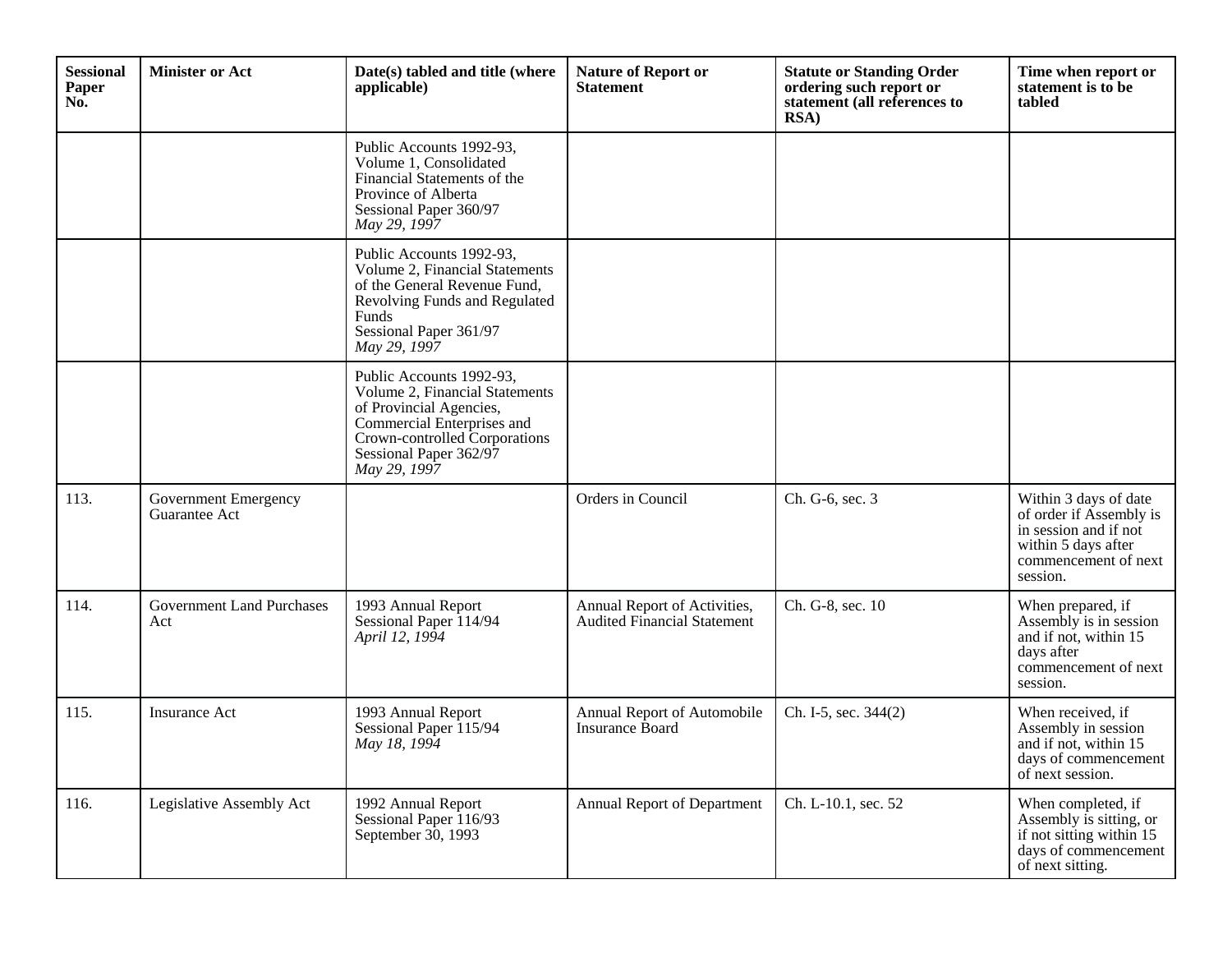| <b>Sessional</b><br>Paper<br>No. | <b>Minister or Act</b>                                  | Date(s) tabled and title (where<br>applicable)                                                                                | <b>Nature of Report or</b><br><b>Statement</b>                           | <b>Statute or Standing Order</b><br>ordering such report or<br>statement (all references to<br>RSA) | Time when report or<br>statement is to be<br>tabled                                                                          |
|----------------------------------|---------------------------------------------------------|-------------------------------------------------------------------------------------------------------------------------------|--------------------------------------------------------------------------|-----------------------------------------------------------------------------------------------------|------------------------------------------------------------------------------------------------------------------------------|
|                                  |                                                         | 1993 Annual Report<br>Sessional Paper 116/94<br>March 30, 1994                                                                |                                                                          |                                                                                                     |                                                                                                                              |
| 117.                             | Legislative Assembly Act                                | 1992 Report Pursuant to Section<br>$43(4)$ of the Legislative<br>Assembly Act<br>Sessional Paper 117/93<br>September 30, 1993 | Reports of Amounts Paid to<br>M.L.A.s on Boards                          | Ch. L-10.1, sec. 43(4)                                                                              | When prepared, or if<br>Assembly is not sitting,<br>within $15$ days of<br>commencement of next<br>sitting.                  |
| 118.                             | <b>Local Authorities Pension</b><br>Plan Act            | 1992 Annual Report<br>Sessional Paper 118/93<br>September 22, 1993                                                            | Annual Report of Plan                                                    | Ch. L-28.1, sec. 4                                                                                  | No time limit specified.                                                                                                     |
|                                  |                                                         | 1993 Annual Report to<br>March 31, 1993<br>Sessional Paper 118/94<br>April 12, 1994                                           |                                                                          |                                                                                                     |                                                                                                                              |
|                                  |                                                         | 1993 Annual Report to<br>December 31, 1994<br>Sessional Paper 118A/94<br>November $9,1994$                                    |                                                                          |                                                                                                     |                                                                                                                              |
| 119.                             | Members of the Legislative<br>Assembly Pension Plan Act | 1992 Annual Report<br>Sessional Paper 119/93<br>September 22, 1993                                                            | Annual Report of Plan                                                    | Ch. M-12.5, sec. 4                                                                                  | No time limit specified.                                                                                                     |
|                                  |                                                         | 1993 Annual Report<br>Sessional Paper 119/94<br>April 12, 1994                                                                |                                                                          |                                                                                                     |                                                                                                                              |
| 120.                             | Pension Fund Act                                        |                                                                                                                               | Annual Report of Fund                                                    | Ch. P-3.1, sec. 7                                                                                   | When completed, if<br>Assembly is sitting, or<br>if not sitting, within 15<br>days after<br>commencement of next<br>sitting. |
| 121.                             | <b>Public Contributions Act</b>                         | 1993 Annual Report<br>Sessional Paper 121/94<br>May 24, 1994                                                                  | <b>Annual Report of Receipts</b><br>and Expenditures of<br>Organizations | Ch. P-26, sec. 11(2)                                                                                | Within 15 days of<br>commencement of next<br>session.                                                                        |
| 122.                             | Public Service Management<br>Pension Plan Act           | 1992 Annual Report<br>Sessional Paper 122/93<br>September 22, 1993                                                            | Annual Report of Plan                                                    | Ch. P-34.1, sec. 4                                                                                  | No time limit specified.                                                                                                     |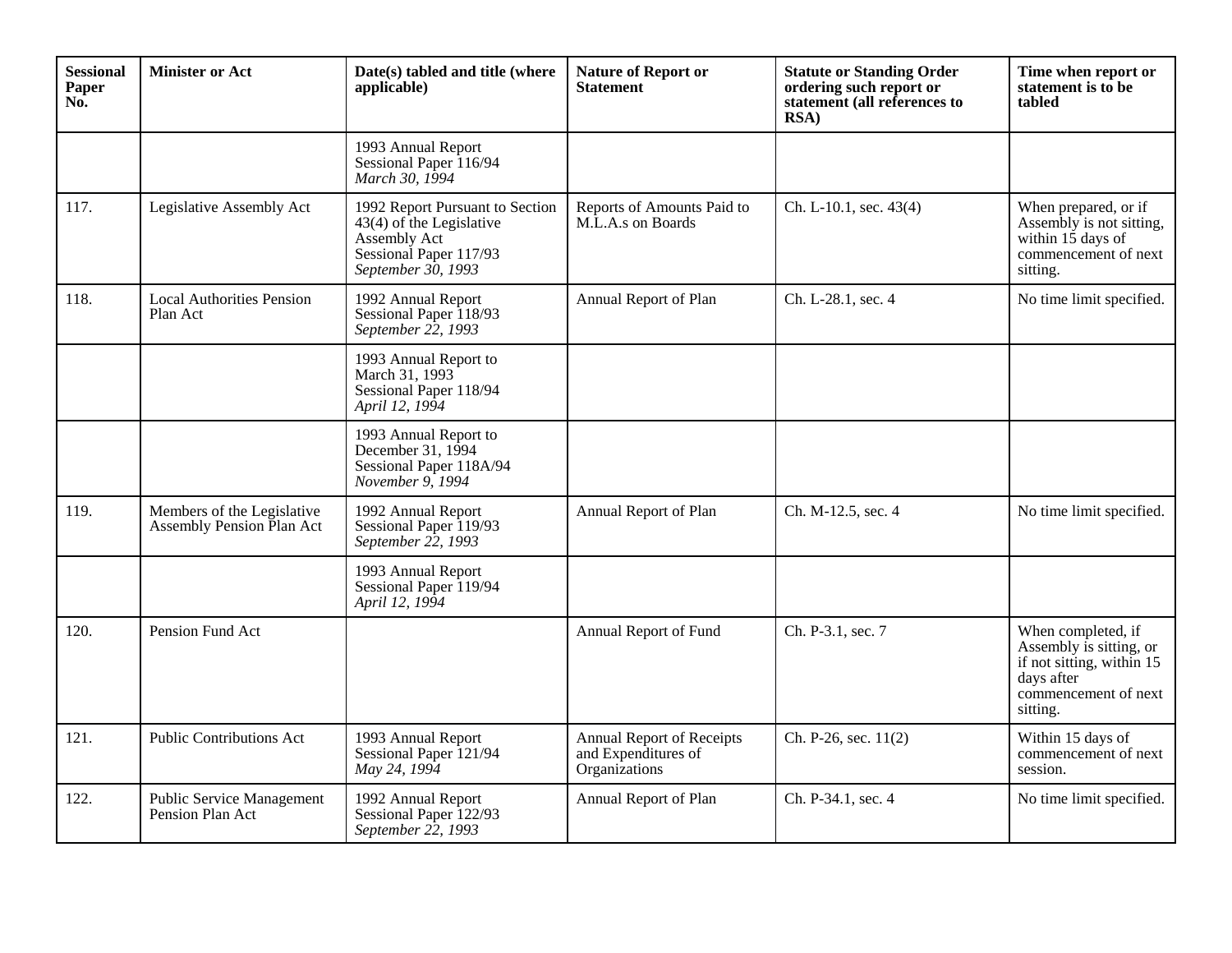| <b>Sessional</b><br>Paper<br>No. | <b>Minister or Act</b>             | Date(s) tabled and title (where<br>applicable)                                             | <b>Nature of Report or</b><br><b>Statement</b> | <b>Statute or Standing Order</b><br>ordering such report or<br>statement (all references to<br>RSA) | Time when report or<br>statement is to be<br>tabled                                                           |
|----------------------------------|------------------------------------|--------------------------------------------------------------------------------------------|------------------------------------------------|-----------------------------------------------------------------------------------------------------|---------------------------------------------------------------------------------------------------------------|
|                                  |                                    | 1993Annual Report to<br>March 31, 1993<br>Sessional Paper 122/94<br>April 12, 1994         |                                                |                                                                                                     |                                                                                                               |
|                                  |                                    | 1993 Annual Report to<br>December 31, 1993<br>Sessional Paper 122A/94<br>November $9,1994$ |                                                |                                                                                                     |                                                                                                               |
| 123.                             | Public Service Pension Plan<br>Act | 1992 Annual Report<br>Sessional Paper 123/93<br>September 22, 1993                         | Annual Report of Plan                          | Ch. P-35.1, sec. 4                                                                                  | No time limit specified.                                                                                      |
|                                  |                                    | 1993 Annual Report to<br>March 31, 1993<br>Sessional Paper 123/94<br>April 12, 1994        |                                                |                                                                                                     |                                                                                                               |
|                                  |                                    | 1993 Annual Report to<br>December 31, 1993<br>Sessional Paper 123A/94<br>November $9,1994$ |                                                |                                                                                                     |                                                                                                               |
| 124.                             | Securities Act                     | 1993 Annual Report<br>Sessional Paper 124/94<br>October 18, 1994                           | Annual Report of<br>Commission                 | Ch. S-6.1, sec. 195(2)                                                                              | When received, if<br>Assembly is sitting and<br>if not, within 15 days<br>of commencement of<br>next sitting. |
| 125.                             | Special Forces Pension Plan<br>Act | 1992 Annual Report<br>Sessional Paper 125/93<br>September 22, 1993                         | Annual Report of Plan                          | Ch. S-21.1, sec. 4                                                                                  | No time limit specified.                                                                                      |
|                                  |                                    | 1993 Annual Report to<br>March 31, 1993<br>Sessional Paper 125/94<br>April 12, 1994        |                                                |                                                                                                     |                                                                                                               |
|                                  |                                    | 1993 Annual Report to<br>December 31, 1993<br>Sessional Paper 125A/94<br>November 9, 1994  |                                                |                                                                                                     |                                                                                                               |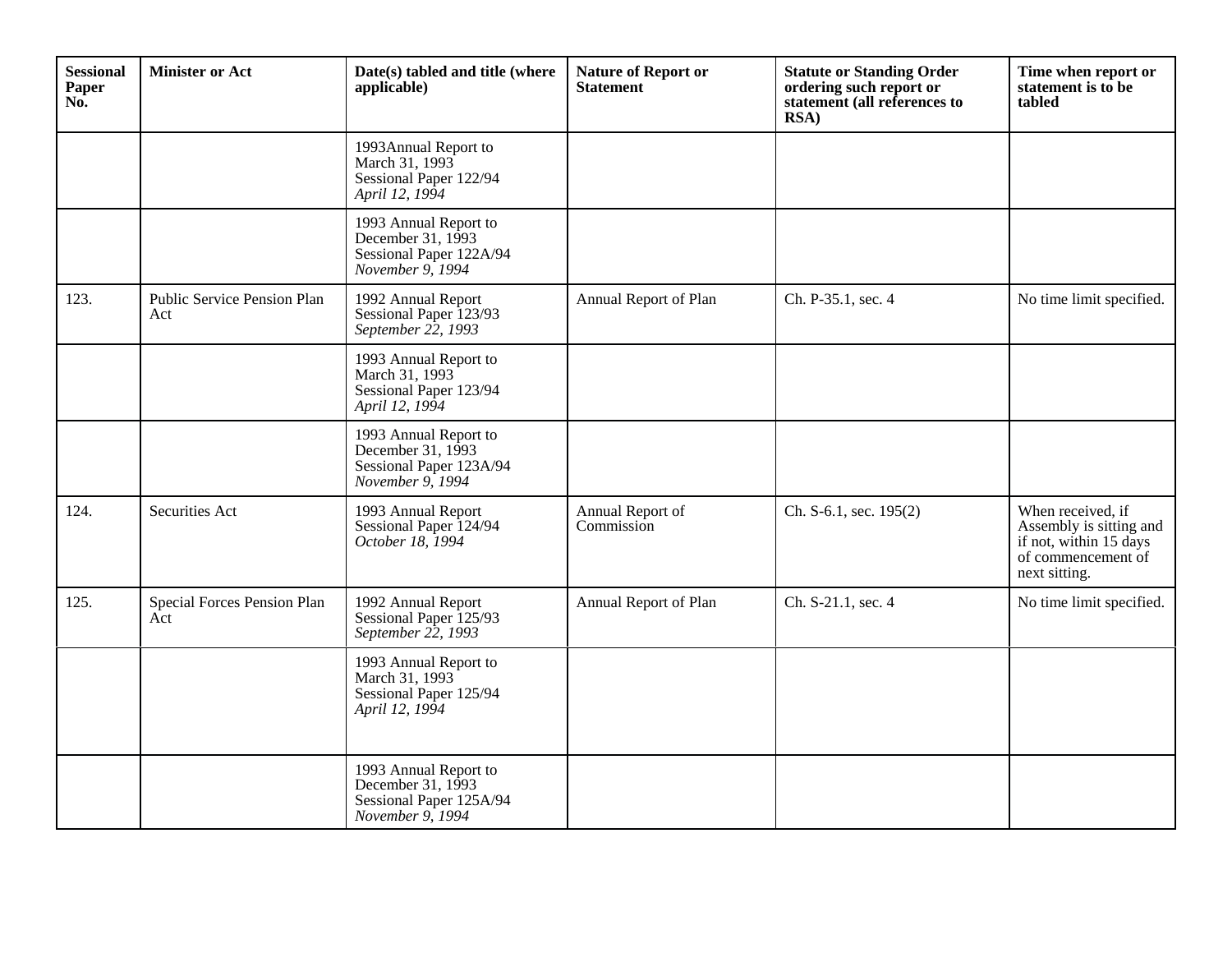| <b>Sessional</b><br>Paper<br>No. | <b>Minister or Act</b>                                     | Date(s) tabled and title (where<br>applicable)                                         | <b>Nature of Report or</b><br><b>Statement</b> | <b>Statute or Standing Order</b><br>ordering such report or<br>statement (all references to<br>RSA) | Time when report or<br>statement is to be<br>tabled                                                                   |
|----------------------------------|------------------------------------------------------------|----------------------------------------------------------------------------------------|------------------------------------------------|-----------------------------------------------------------------------------------------------------|-----------------------------------------------------------------------------------------------------------------------|
| 126.                             | Spending Control Act                                       |                                                                                        | <b>Annual Fiscal Report</b>                    | Ch. S-21.7, sec. 6                                                                                  | When received, if<br>Assembly is sitting and<br>if not, within 15 days<br>of commencement of<br>next sitting.         |
| 127.                             | Universities Academic<br>Pensions Plan Act                 | 1992 Annual Report<br>Sessional Paper 127/93<br>September 22, 1993                     | Annual Report of Plan                          | Ch. U-6.1, sec. 4                                                                                   | No time limit specified.                                                                                              |
|                                  |                                                            | 1993 Annual Report to<br>March 31, 1993<br>Sessional Paper 127/94<br>April 12, 1994    |                                                |                                                                                                     |                                                                                                                       |
|                                  |                                                            | 1993 Annual Report to<br>March 31, 1993<br>Sessional Paper 127A/94<br>November 9, 1994 |                                                |                                                                                                     |                                                                                                                       |
|                                  | Public Safety Services,<br>Minister responsible            |                                                                                        |                                                |                                                                                                     |                                                                                                                       |
| 128.                             | Legislative Assembly Act                                   | 1992-93 Annual Report<br>Sessional Paper 128/94<br>March 15, 1994                      | Annual Report of the<br>Department             | Ch. L-10.1, sec. 52                                                                                 | When completed, if<br>Assembly is sitting and<br>if not, within 15 days<br>of commencement of<br>next sitting.        |
|                                  | Public Works, Supply and<br>Services, Minister             |                                                                                        |                                                |                                                                                                     |                                                                                                                       |
| 129.                             | Architects Act                                             | 1993 Annual Report<br>Sessional Paper 129/94<br>April 18, 1994                         | Annual Report of Council                       | Ch. A-44.1, sec. 6(4)                                                                               | When received, if<br>Assembly is sitting and<br>if not, within 15 days<br>after commencement of<br>next sitting.      |
| 130.                             | Engineering, Geological and<br>Geophysical Professions Act |                                                                                        | Annual Report of Council of<br>Association     | Ch. E-11.1, sec. 12(4)                                                                              | When received, if<br>Assembly is sitting and<br>if not, within 15 days<br>after commencement of<br>next sitting.      |
| 131.                             | Legislative Assembly Act                                   |                                                                                        | Annual Report of Department                    | Ch. L-10.1, sec. 52                                                                                 | When completed, if<br>Assembly is sitting, or<br>if not sitting within 15<br>days of commencement<br>of next sitting. |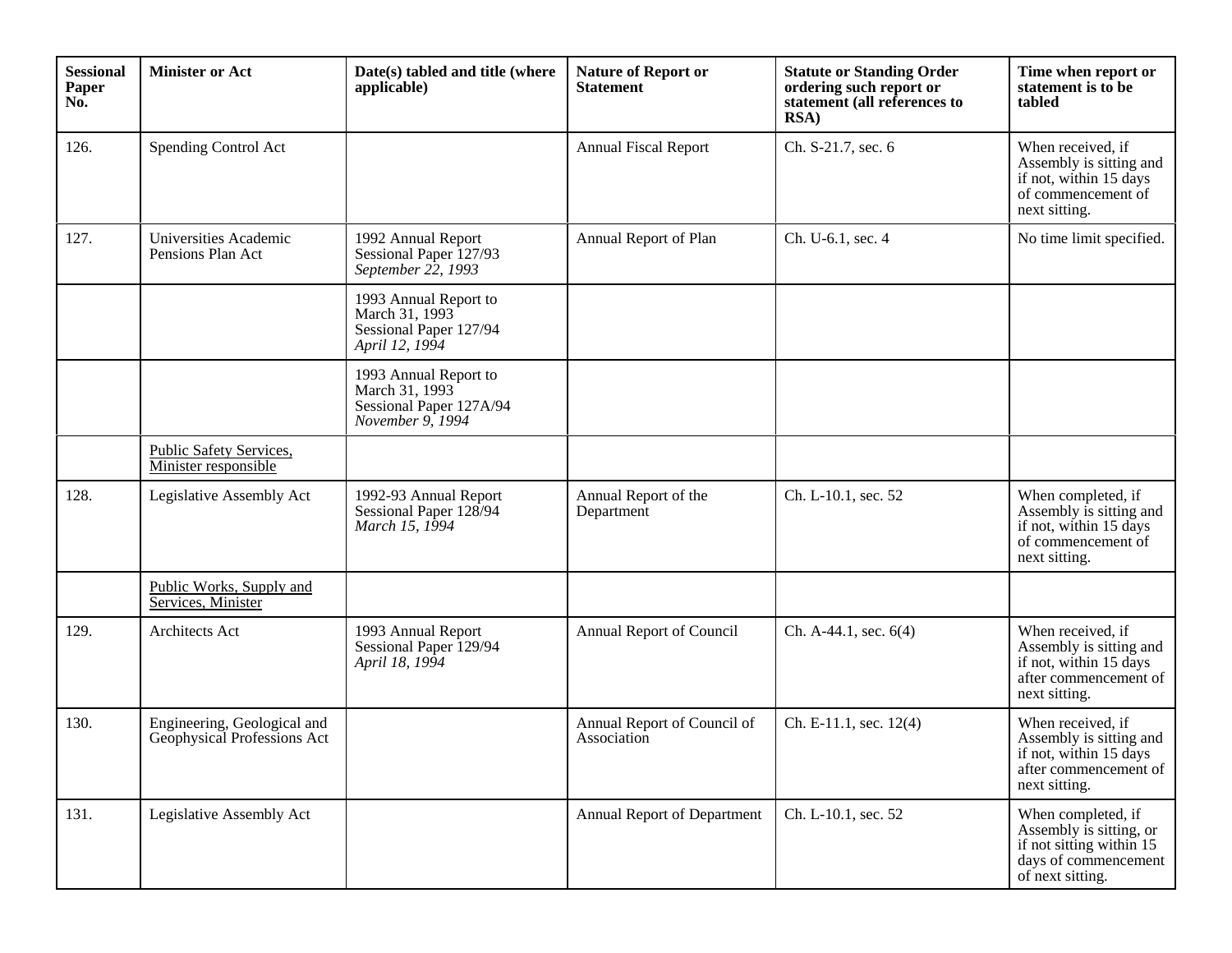| <b>Sessional</b><br>Paper<br>No. | <b>Minister or Act</b>                       | Date(s) tabled and title (where<br>applicable)                                                    | <b>Nature of Report or</b><br><b>Statement</b>           | <b>Statute or Standing Order</b><br>ordering such report or<br>statement (all references to<br>RSA) | Time when report or<br>statement is to be<br>tabled                                                                   |
|----------------------------------|----------------------------------------------|---------------------------------------------------------------------------------------------------|----------------------------------------------------------|-----------------------------------------------------------------------------------------------------|-----------------------------------------------------------------------------------------------------------------------|
|                                  | Racing Commission, Minister<br>responsible   |                                                                                                   |                                                          |                                                                                                     |                                                                                                                       |
| 132.                             | Racing Commission Act                        | 1992-93 Annual Report<br>Sessional Paper 132/93<br>November $2,1993$                              | Annual Report of<br>Commission                           | Ch. R-1, sec. 10(2)                                                                                 | Within 15 days after<br>commencement of next<br>session.                                                              |
|                                  | Transportation and Utilities,<br>Minister    |                                                                                                   |                                                          |                                                                                                     |                                                                                                                       |
| 133.                             | Alberta Resources Railway<br>Corporation Act | December 31, 1992, Financial<br><b>Statements</b><br>Sessional Paper 133/93<br>September 30, 1993 | General Report, Audited<br><b>Balance Sheet</b>          | Ch. A-36, sec. 25(2)                                                                                | When prepared, if<br>Assembly in session<br>and if not, within 15<br>days of commencement<br>of next session.         |
| 134.                             | Legislative Assembly Act                     | 1991-92 Annual Report<br>Sessional Paper 134/93<br>September 2, 1993                              | Annual Report of Department                              | Ch. L-10.1, sec. 52                                                                                 | When completed, if<br>Assembly is sitting, or<br>if not sitting within 15<br>days of commencement<br>of next sitting. |
|                                  |                                              | 1992-93 Annual Report<br>Sessional Paper 128/94<br>March 28, 1994                                 |                                                          |                                                                                                     |                                                                                                                       |
| 135.                             | Motor Transport Act                          |                                                                                                   | Annual Report of Board                                   | Ch. M-20, sec. 11(2)                                                                                | When completed, if<br>Assembly is sitting, or<br>if not sitting within 15<br>days of commencement<br>of next sitting. |
| 136.                             | Railway Act                                  |                                                                                                   | Return from railway<br>companies                         | Ch. R-4, sec. 230(5)                                                                                | Within 21 days of the<br>commencement of each<br>session.                                                             |
| 137.                             | <b>Rural Gas Act</b>                         | 1993 Report of Fund Operations<br>Sessional Paper 137/93<br>October 5, 1993                       | Annual Report and Audited<br>Financial Statement of Fund | Ch. R-19, sec. 30(7)                                                                                | When prepared, if<br>Assembly in session<br>and if not, within 15<br>days after<br>commencement of next<br>session.   |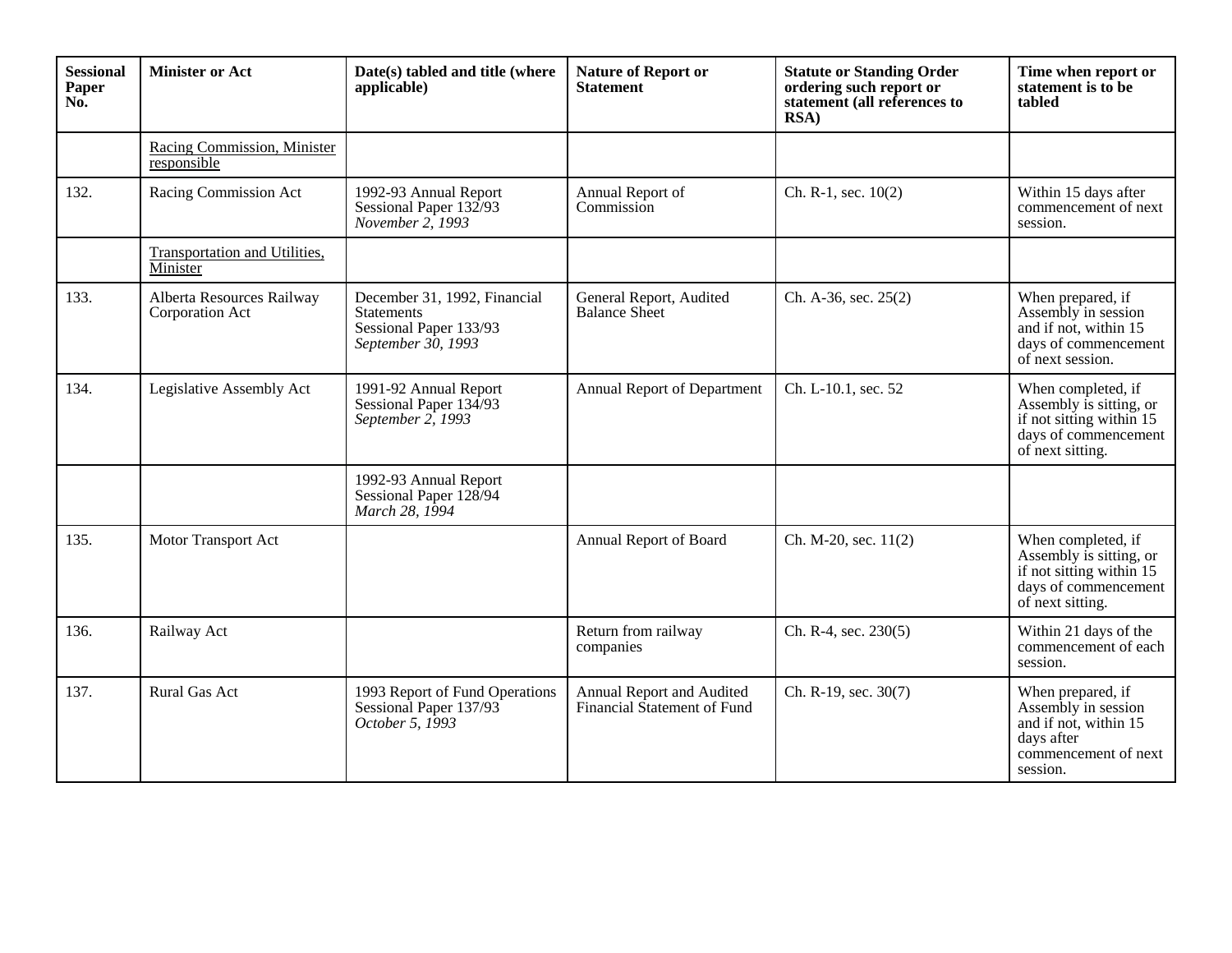| <b>Sessional</b><br>Paper<br>No. | <b>Minister or Act</b>                                                  | Date(s) tabled and title (where<br>applicable)                                                                                  | <b>Nature of Report or</b><br><b>Statement</b>                                                                                                               | <b>Statute or Standing Order</b><br>ordering such report or<br>statement (all references to<br>RSA) | Time when report or<br>statement is to be<br>tabled                                                              |
|----------------------------------|-------------------------------------------------------------------------|---------------------------------------------------------------------------------------------------------------------------------|--------------------------------------------------------------------------------------------------------------------------------------------------------------|-----------------------------------------------------------------------------------------------------|------------------------------------------------------------------------------------------------------------------|
|                                  | Wild Rose Foundation,<br>Minister responsible                           |                                                                                                                                 |                                                                                                                                                              |                                                                                                     |                                                                                                                  |
| 138.                             | Wild Rose Foundation Act                                                | 1992-93 Annual Report<br>Sessional Paper 138/93<br>September 23, 1993                                                           | Annual Report and Audited<br>Financial Statement of<br>Foundation                                                                                            | Ch. W-7.8, sec. 7(3)                                                                                | When received, if<br>Assembly is sitting and<br>if not, within 15 days<br>after commencement of<br>next sitting. |
|                                  | <b>Select Standing Committee</b><br>on Members' Services,<br>Chairman   |                                                                                                                                 |                                                                                                                                                              |                                                                                                     |                                                                                                                  |
| 139.                             | Legislative Assembly Act                                                | Members' Services Orders<br>3/93, 4/93, 5/93, 6/93, 1/94,<br>2/94, 3/94 and 4/94<br>Sessional Paper 139/94<br>February 14, 1994 | <b>Orders of Committee</b><br><b>Excluding Legislative</b><br>Assembly or Staff from<br>Financial Administration Act<br>or Public Service Act<br>Regulations | Ch. L-10.1, sec. 19(5)                                                                              | When made, if<br>Assembly is sitting and<br>if not, within 15 days<br>after commencement of<br>next sitting.     |
|                                  | <b>Select Standing Committee</b><br>on Legislative Offices,<br>Chairman |                                                                                                                                 |                                                                                                                                                              |                                                                                                     |                                                                                                                  |
| 140.                             | <b>Auditor General Act</b>                                              | 1992-93 Annual Report<br>Sessional Paper 128/94<br>February 15, 1994                                                            | Report on Work of Office of<br><b>Auditor General</b>                                                                                                        | Ch. A-49, sec. 19(4)                                                                                | When received, if<br>Assembly is sitting and<br>if not, within 15 days<br>after commencement of<br>next sitting. |
| 141.                             | <b>Auditor General Act</b>                                              |                                                                                                                                 | Special Report (if any)                                                                                                                                      | Ch. A-49, sec. 20(2)                                                                                | When received, if<br>Assembly is sitting and<br>if not, within 15 days<br>after commencement of<br>next sitting. |
| 142.                             | <b>Election Act</b>                                                     | 1993 General Enumeration<br>Sessional Paper 142/93<br>September 1, 1993                                                         | Report of Enumerations,<br>Elections, and Plebiscites<br>Conducted                                                                                           | Ch. E-2, sec. 4(3)                                                                                  | When received, if<br>Assembly is sitting and<br>if not, within 15 days<br>after commencement of<br>next sitting. |
| 142A.                            |                                                                         | June 15, 1993, General Election<br>of the Twenty-third Legislative<br>Assembly<br>Sessional Paper 142A/93<br>September 1, 1993  |                                                                                                                                                              |                                                                                                     |                                                                                                                  |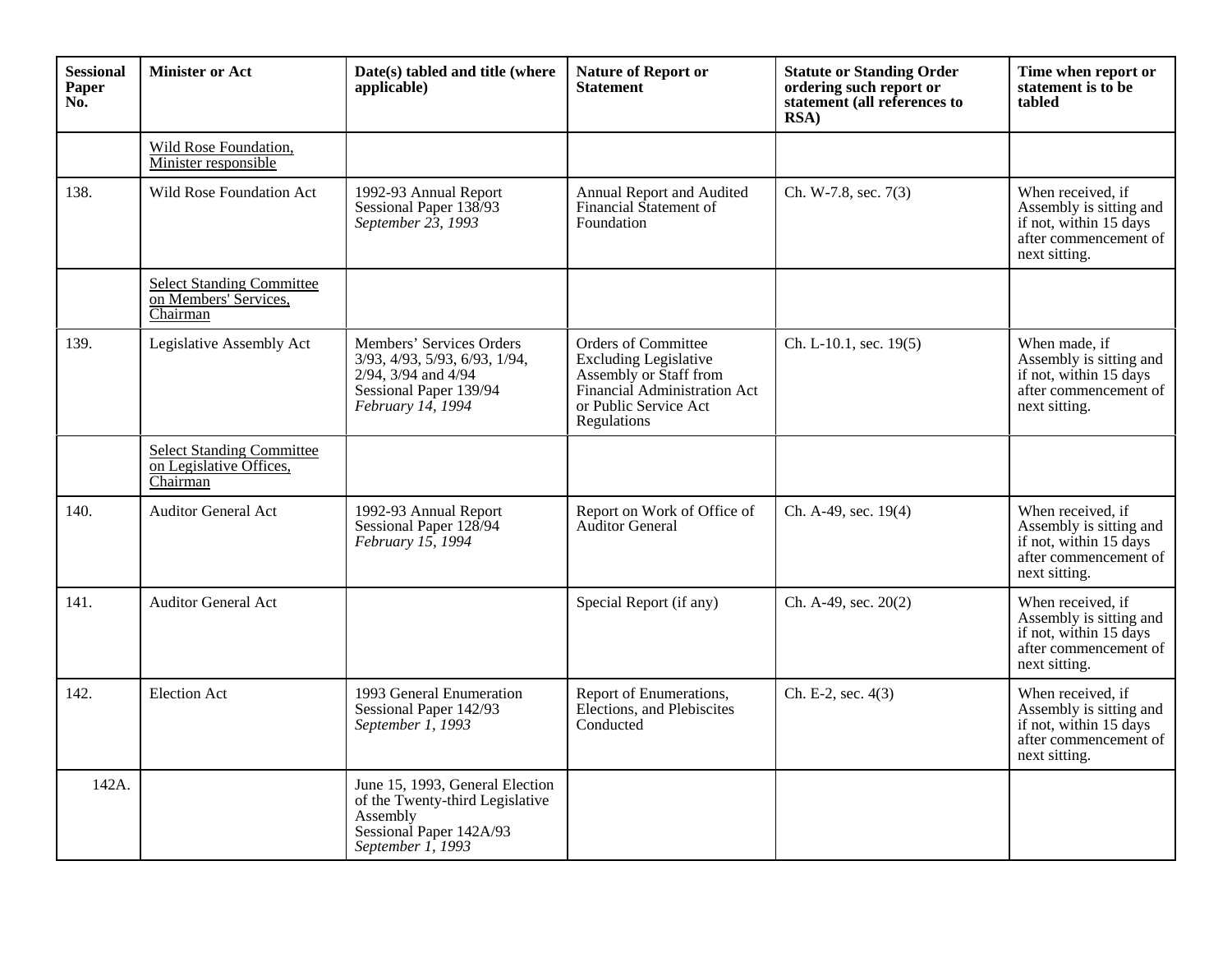| <b>Sessional</b><br>Paper<br>No. | <b>Minister or Act</b>                                                                                                   | Date(s) tabled and title (where<br>applicable)                                                                                             | <b>Nature of Report or</b><br><b>Statement</b>          | <b>Statute or Standing Order</b><br>ordering such report or<br>statement (all references to<br>RSA) | Time when report or<br>statement is to be<br>tabled                                                                                                                                                                                        |
|----------------------------------|--------------------------------------------------------------------------------------------------------------------------|--------------------------------------------------------------------------------------------------------------------------------------------|---------------------------------------------------------|-----------------------------------------------------------------------------------------------------|--------------------------------------------------------------------------------------------------------------------------------------------------------------------------------------------------------------------------------------------|
| 142B.                            |                                                                                                                          | June 15, 1993, Addendum,<br>General Election of the Twenty-<br>third Legislative Assembly<br>Sessional Paper 142B/93<br>September 30, 1993 |                                                         |                                                                                                     |                                                                                                                                                                                                                                            |
|                                  | <b>Select Standing Committee</b><br>on the Alberta Heritage<br>Savings Trust Fund Act,<br>Chairman                       |                                                                                                                                            |                                                         |                                                                                                     |                                                                                                                                                                                                                                            |
| 143.                             | Alberta Heritage Savings<br>Trust Fund Act                                                                               |                                                                                                                                            | Report on the Annual Report<br>of Fund                  | Standing Order 52(Ch. A-27, sec.<br>3(3)                                                            | No later than the third<br>Monday in October if<br>Assembly is sitting and<br>if not, on the first<br>Monday of next<br>ensuing sitting;<br>distributed to all<br>M.L.A.s and the Clerk<br>when received. Stands<br>referred to Committee. |
|                                  | Addendum                                                                                                                 |                                                                                                                                            |                                                         |                                                                                                     |                                                                                                                                                                                                                                            |
|                                  | <b>Statutory Reports to</b><br>Members that are not<br>Sessional Papers, but are<br>included for Member's<br>Information |                                                                                                                                            |                                                         |                                                                                                     |                                                                                                                                                                                                                                            |
|                                  | Mr. Speaker                                                                                                              |                                                                                                                                            |                                                         |                                                                                                     |                                                                                                                                                                                                                                            |
|                                  | <b>Electoral Boundaries</b><br><b>Commission Act</b>                                                                     |                                                                                                                                            | Report of the Electoral<br><b>Boundaries Commission</b> | Ch. E-4.01, sec. 9                                                                                  | When received,<br>Speaker shall make<br>report public and<br>publish the<br>Commission's<br>proposals in the Alberta<br>Gazette as soon as<br>possible. Not tabled<br>and not a Sessional<br>Paper in the normal<br>sense.                 |